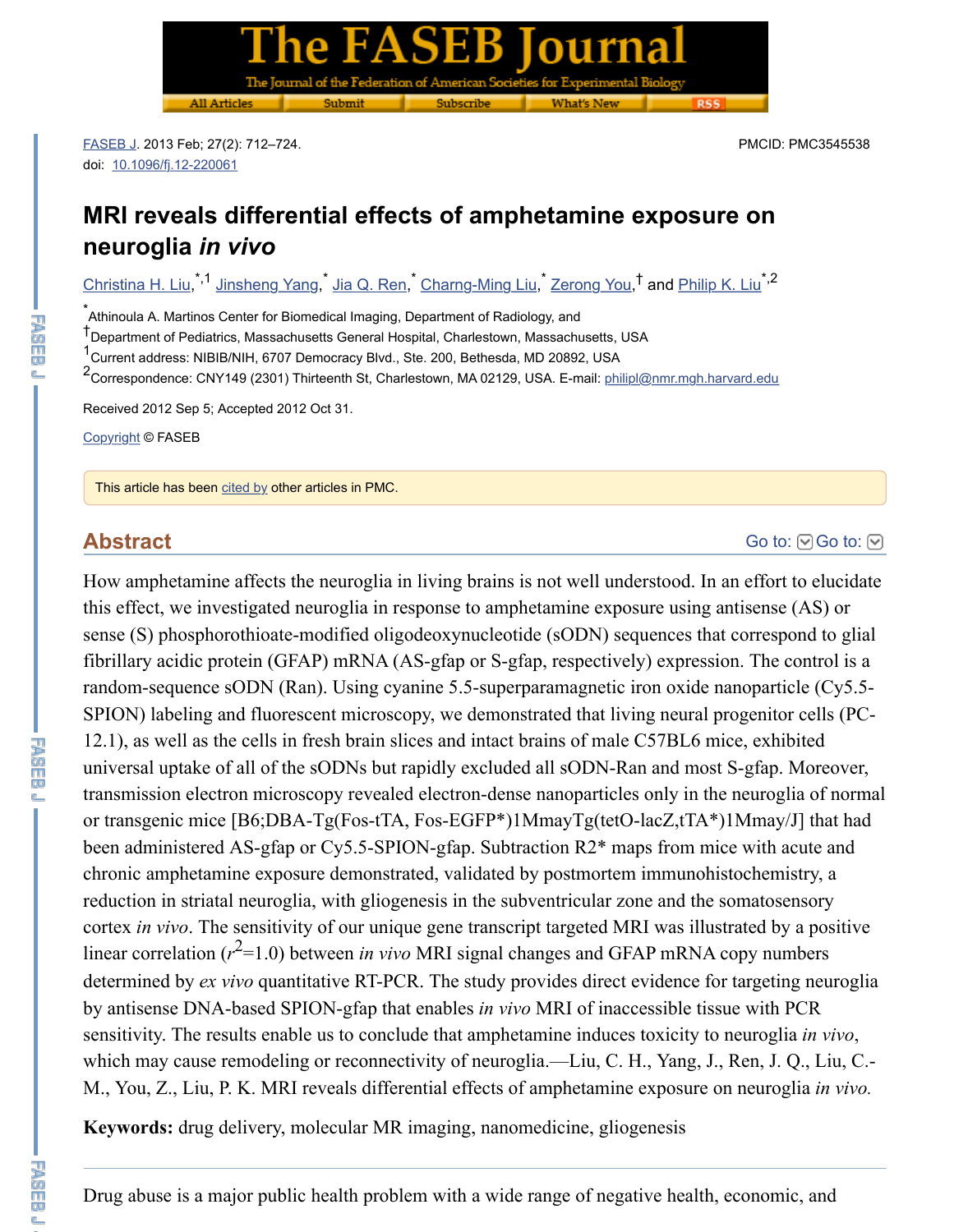supported those observations ( $\&$ ). We chose to investigate the effect of amphetamine neuroglia, as these cells play critical roles in modulating injury repair, neuronal migration, and axonal axonal axonal axonal axonal migration. growth during nervous system dev[elo](https://www.ncbi.nlm.nih.gov/pmc/articles/PMC3545538/#B1)pment, and in facilitating neurotransmitter trans integrity, blood flow regulation, metabolic balance, iron homeostasis, and immune re function is also known to be a factor in learning processes, stress responses, and men as in the development of drug addiction, cancer, psychiatric, and neurological disorders [ne](https://www.ncbi.nlm.nih.gov/pmc/articles/PMC3545538/#B2)urodegene[rat](https://www.ncbi.nlm.nih.gov/pmc/articles/PMC3545538/#B4)ive diseases  $(9-12)$ .

Neuroglia uniquely express glial fibrillary acidic protein (GFAP), a key protein-based gliosis and gliogenesis, in response to amphetamine exposure, cerebral ischemi[a,](https://www.ncbi.nlm.nih.gov/pmc/articles/PMC3545538/#B6) and injury, and in the pathologica[l d](https://www.ncbi.nlm.nih.gov/pmc/articles/PMC3545538/#B7)evelopment of glioma, retinopathy of diabetes, and A  $(13, 14)$ . Considering the limit[at](https://www.ncbi.nlm.nih.gov/pmc/articles/PMC3545538/#B8)ions of current studies seeking to delineate therapeut using neuroglia in culture, the ability to detect glial pathology *in vivo* would allow us glial reaction to chemical exposure and to realize the potential of this important biom understanding of brain diseases, and, in turn, enable early diagnosis and optimal clinical intervention. Because GFAP antigen is longer lasting than its mRNA, assay techniques based on G not necessarily reflect amphetamine toxicity in humans. We sought to use small antis GFAP mRNA.

Small, nuclease-resistant DNA, *i.e.*, phosphorothioate-modified oligodeoxynucleoide peptide-modified ODN (pODN) with a sequence complementary to endogenous mRI shown to effectively transfect neural cells to report gene transcript activity in living b [Ho](https://www.ncbi.nlm.nih.gov/pmc/articles/PMC3545538/#B13)[wev](https://www.ncbi.nlm.nih.gov/pmc/articles/PMC3545538/#B14)er, as many investigators have reported, factors such as membrane permeability off-target effects present significant hurdles in these approaches  $(18, 19)$ . On the basis work  $(20)$ , as well as the results published by others, we have customized MR contra contain conjugates of sODN and superparamagnetic iron oxide nanoparticles (SPIONs) susceptibility contrast agent coated with dextran,  $\sim$ 30 nm i.d.) to label specific gene transcripts *in vivo*  $(21)$ .

Recent developments in MR hardware and acquisition methodology, as well as contra enabled high-resolution anatomical, functional, and molecular brain imaging in living relatively safe technology, MRI has an excellent depth of penetration  $(22)$ . Nanoparticleis highly sensitive and has been used in preclinical and clinical disease models to track *vivo* following stem cell therapy  $(23-25)$ . MRI measures the relaxation time of proton water when an external magnetic field  $(B_0)$  is applied; the presen[ce](https://www.ncbi.nlm.nih.gov/pmc/articles/PMC3545538/#B18) [of a](https://www.ncbi.nlm.nih.gov/pmc/articles/PMC3545538/#B19) contrast ager alters [the](https://www.ncbi.nlm.nih.gov/pmc/articles/PMC3545538/#B20) longitudinal  $(T_1)$  and transverse  $(T_2)$  relaxation times, or rate of relaxivity ( respectively), and the resulting MR image shows the difference of these parameters.

忍頭

不安的印度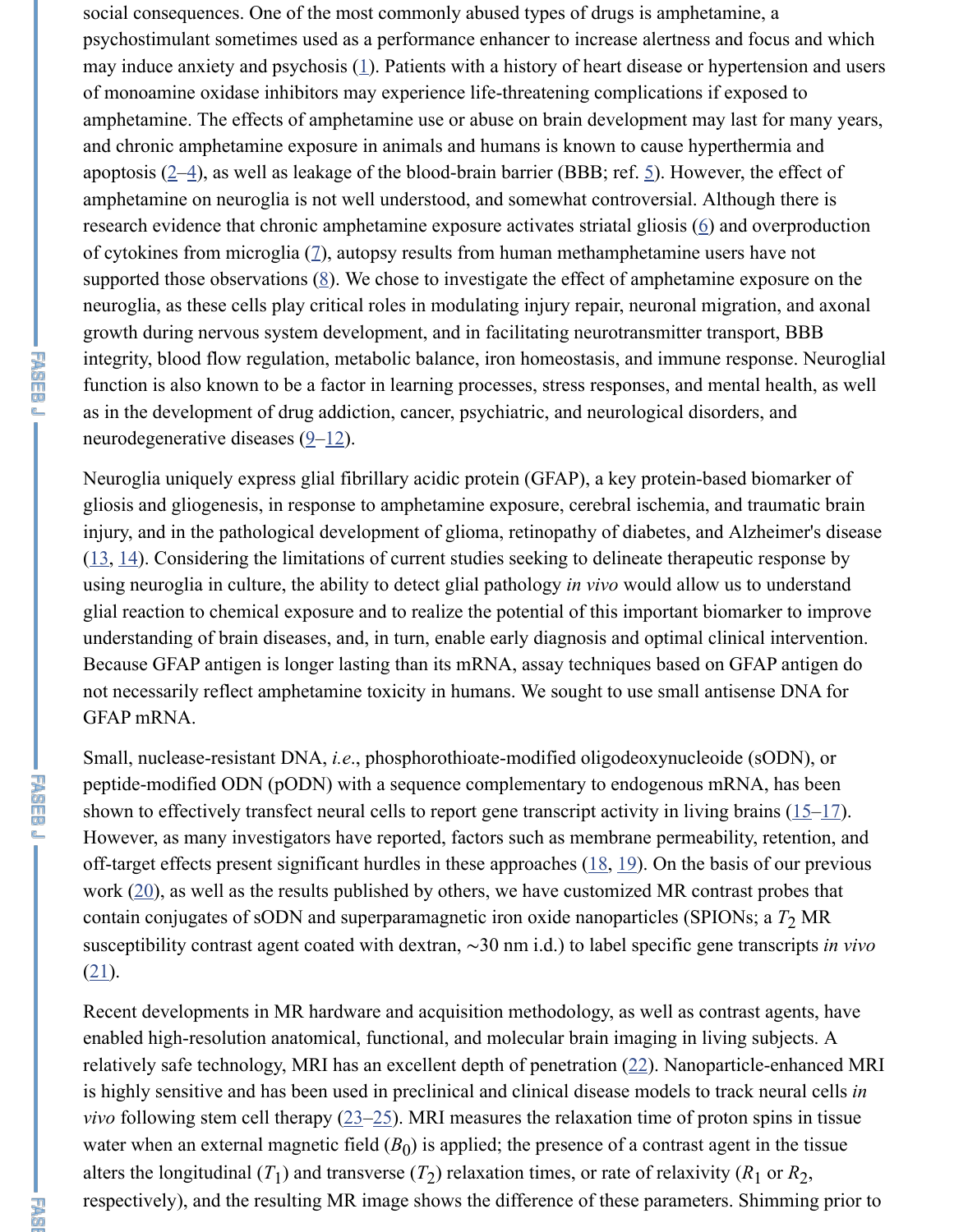## **Animals and housing**

All of the procedures used in this study were approved by the Massachusetts General Subcommittee on Research Animal Care, the institutional animal welfare committee. with the Public Health Service Guide for the Care and Use of Laboratory Animals. A male mice (Taconic Farm, Germantown, NY, USA) or transgenic mice [B6;DBA-Tg(Fost-Ta), Fost-EGFP\*)1MmayTg(tetO-lacZ,tTA\*)1Mmay/J; Jackson Laboratories, Bar Harbor, ME of age  $(23\pm 2$  g body weight), were kept in cages with sawdust bedding, in a room wi cycles (12-h light-dark). All animals had free access to water and were fed standard l Mice were trained, operated on, and tested in a randomized manner; an observer perf behavioral testing in a blinded procedure.

## **Nomenclature of MR probes**

For consistency with standard nomenclature, which specifies the use of capital letters use lowercase letters to denote mRNA-targeted probes (SPION-gfap) and uppercase letters to denote potential antigen-targeted probes, which we will develop and present at a later time. antisense in orientation, unless otherwise specified. We use the term SPION-Ran to denote a random (scrambled) sequence. Intracellular antisense sODN remains intact for  $\geq 8$  h

## **Preparation of SPION-sODN**

We functionalized and linked fresh SPION (Molday Ion, CL-30Q02-2; BioPhysics A Worcester, MA, USA) to NeutrAvidin (NA) using Schiff-base reaction to form SPIO stoichiometric ratio of  $0.5$  or 10 mg NA/20 mg SPION. We synthesized a 5'-biotin-la antisense (AS)-gfap (5'-gtctccgctccatcctgccc-3'-biotin) that targets GFAP mRNA of t The sequence for ODN of sense (S)-gfap was 5'-gggcaggatggagcggagac-3'-biotin. The sODNs of AS-gfap and SPION-NA were conjugated *via* NA-biotin linkage, forming in our previously published studies, we used an intracerebroventricular (i.c.v.) injection deliver the probe to the brain in the live mice  $(27)$ .

## **Delivery and experimental design**

After administering general anesthesia (2% halothane in pure oxygen, 800 ml/min free each mouse, we delivered SPION-gfap or other control SPION-sODNs (1 µg Fe or 3 mouse of 25 g) *via* an i.c.v. route, using a stereotactic guide (L: −1 mm; P: 0.3 mm; I

134808 と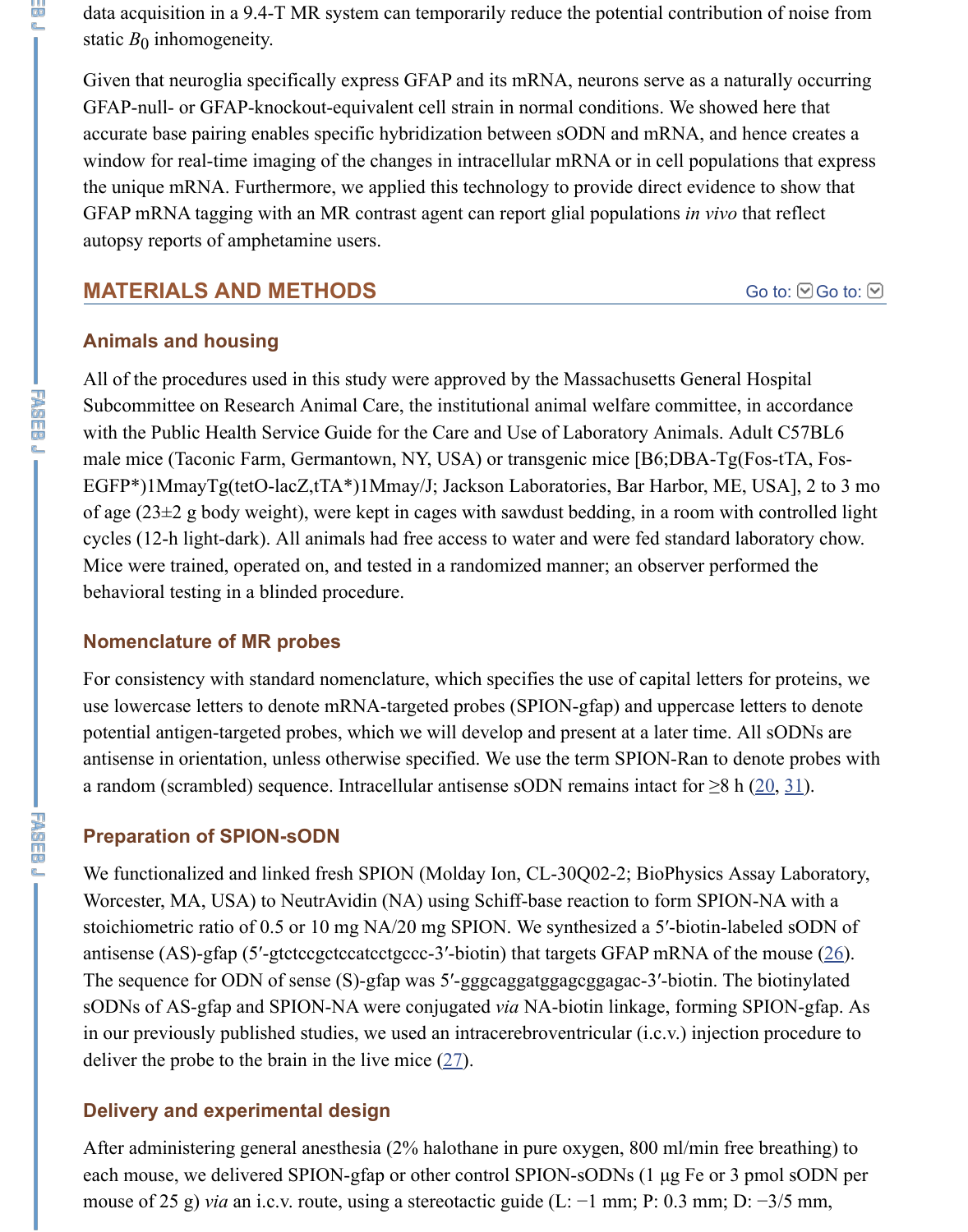analyzing the accumulated data from control mice scanned on different days, as well litters, we can examine within- and between-litter differences, as well as spikes of inh related to  $B_0$ . To determine the overall number of mice required for each experiment *P*=80%;  $\alpha$ =0.05%), we performed power analysis using the means  $\pm$  se from the experimental group. and the control group scanned each day. By using power analysis to calculate sample to minimize type II error. Once we completed MRI scans on the minimum number of [perf](https://www.ncbi.nlm.nih.gov/pmc/articles/PMC3545538/#B21)ormed statistical analysis (see below).

### **Transfection of sODN to pheochromocytoma-12.1 (PC-12.1) cells**

The ability to transfect cells grown in culture would demonstrate the homogenous or distribution of ODN to all cells, with equal chance for retention. Our previous studies demonstrate transfection in primary neuronal cultures for sODN uptake were not con due to the instability of gene expression in primary neural cultures. Therefore, we mo methods to examine cultures of rat PC-12.1 cells, multipotent neural crest cells  $(28)$  t mRNA. The PC-12.1 cells, which we purchased from a commercial source (American Collection, Manassas, VA, USA), were seeded overnight (100 cells each) in 3 ml of I (ATCC) with 2.5% FCS and 15% horse serum (Gibco, Grand Island, NY, USA) in a without polylysine coating (MatTek Corp., Ashland, MA, USA); they were incubated humidified air with 5%  $CO_2$  for  $\geq$  d. We transfected sODNs [cyanine 3 (Cy3)-AS-g fluorescein isothiocyanate (FITC)-Ran in  $3 \mu l$  saline without liposomes] to PC-12.1 t concentration of 10–30 nM, and returned the dish to the incubator for 3 h. We termin by changing the culture medium twice with fresh prewarmed medium and transferred miniature incubator chamber (model INU-UK-F1; Tokai Hit Inc., Shizuoka, Japan) o upright microscope (Olympus, Lebanon, NH, USA). We acquired live-cell imag[es o](https://www.ncbi.nlm.nih.gov/pmc/articles/PMC3545538/#B28)f retention at different time points, for up to 24 h, using automatic time-lapse photogra exposure time and image gain (CellSense Imaging Software; Olympus). Representati were cropped and processed using Adobe Photoshop CS2 (Adobe Systems, San Jose intensities of images were not altered.

## **Transfection of sODN to** *ex vivo* **brain tissue**

Brain slices (60  $\mu$ m) from C57BL6 mice were prepared using a vibratome (VF200; P Instruments, San Jose, CA, USA) and incubated in an uncoated glass-bottom dish (M cerebrospinal fluid or F-12 medium containing  $10\%$  horse serum at  $37^{\circ}$ C, in humidif CO<sub>2</sub>. We added sODNs (10 nM), Cy5.5-labeled SPION or SPION-gfap (0.5  $\mu$ g Fe/dish, without and without  $\mu$ liposomes) to brain slices in the miniature incubator system (Tokai Hit). After 30 min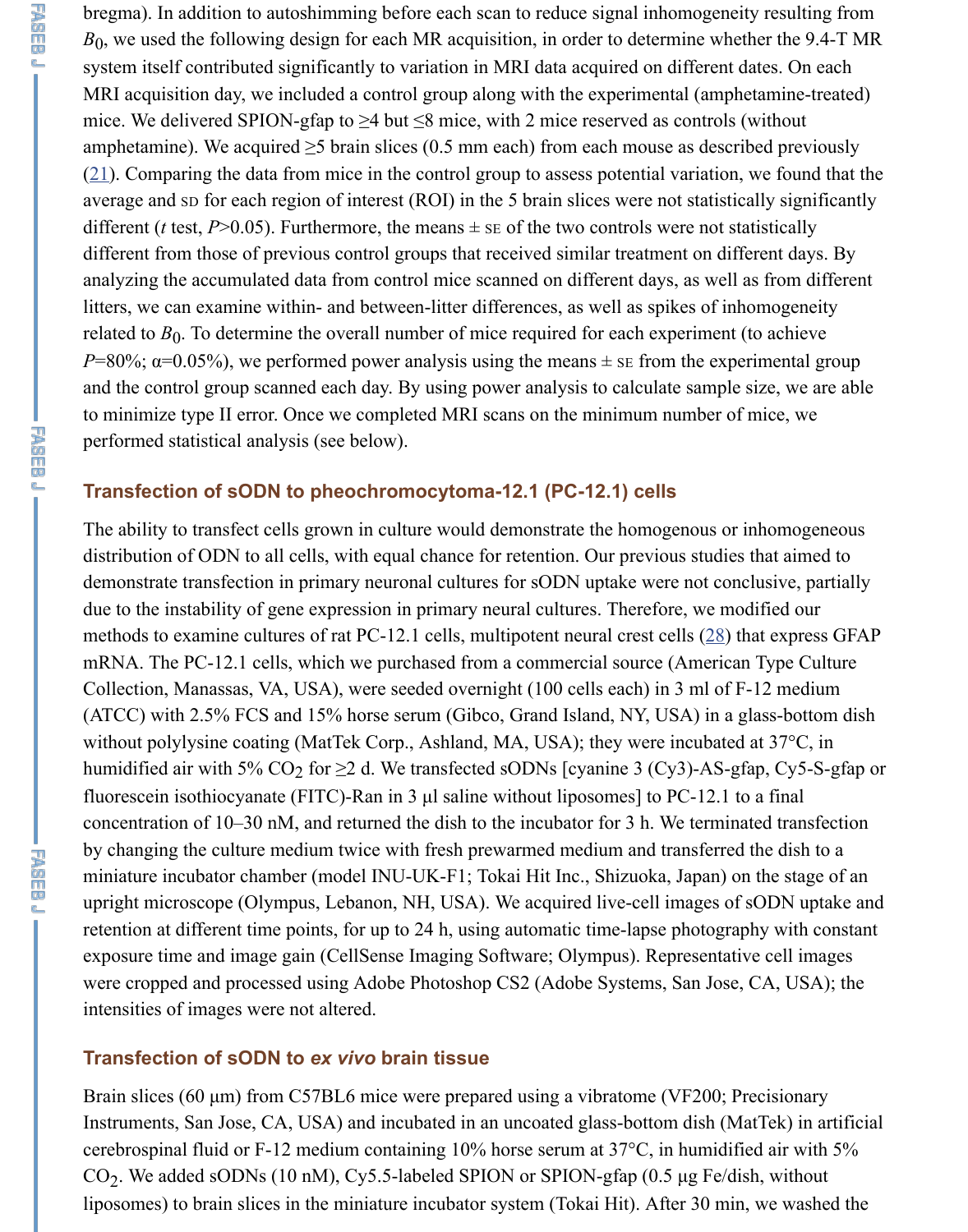iron concentration  $(29)$ . However, high-field MRI is also very susceptible to field inh acquisition of  $T_2^*$ -weighted images, such as those we acquired in this study, requires as described here. The mice were anesthetized with 2% halothane in oxygen during s The protocols that we used for MRI acquisition,  $R_2^*$  map construction, and data anal described in detail previously  $(30, 31)$ . Briefly, we acquired a series of gradient echo brain slices from each mouse, with incremental echo spacing  $(T_{\rm E})$  to compute  $R_2^*$  m  $T_{\rm E}$ =3, 4, 6, 8, 10 ms, 200×200×500  $\mu$ m<sup>3</sup> resolution, flip angle of 30°, image averaging maximum field strength homogeneity inside the gradient for signal sensitivity and reproducible. performed automatic or manual shimming before scanning each mouse. We acquired (baseline) and 6 h after SPION delivery. 3

## Data processing for MR image alignment,  $R_2^*$  map calculation, and ROI

The series of gradient echo images with constant  $T_R$  and incremental  $T_E$  values were template images using the JIP fMRI Analysis Toolkit [available from the U.S. Nation Health (NIH) Neuroimaging I[nfor](https://www.ncbi.nlm.nih.gov/pmc/articles/PMC3545538/#B30)[mat](https://www.ncbi.nlm.nih.gov/pmc/articles/PMC3545538/#B31)ics Tools and Resources Clearinghouse (NITRO) http://www.nitrc.org/projects/jip]. Briefly, the images were automatically and manual 12 degrees of freedom: 3 each for rotation, translation, inflation, and skew. We fine-t alignment by visual comparison to the template images, focusing on obvious landmarks, and as the template as the template images, focusing on obvious landmarks. corpus callosum and outlines of the ventricles, and then constructed  $R_2^*$  maps from t by pixelwise linear fitting of  $M = M_0 \times \exp(-T_E/T_2^*)$ ;  $R_2^*$  in each pixel was computed for  $T_E/T_2^*$ value ( $R_2^* = 1/T_2^*$  ms × 1000, s<sup>-1</sup>). As part of the ROI analysis, we extracted mean the brain regions contralateral to the punctured hemisphere, according to *The Mouse Stereotactic Coordinates* (32) and using the MRVision image analysis software packa Winchester, MA, USA). The mean  $\pm$  se  $R_2^*$  values of each ROI were calculated in each compared to prescan  $R_2^*$  (baseline) values using a *t* test ( $P \le 0.05$ ). We used a *post ho* [to compute the sample size requi](http://www.nitrc.org/projects/jip)red, in order to avoid type II error ( $P=80\%$  at  $\alpha=0.05$ ). were computed with reference to baseline  $R_2^*$  and were calculated as percentage increase A1)/A1  $\times$  100%.

### **Contrast-to-noise ratio (CNR)**

平面而興

CNR is defined as the ratio of the difference between two image signals to the square standard deviation of the background noise. For our purposes,  $R_2^*$  maps from preinfusion brains showing endogeno[us i](https://www.ncbi.nlm.nih.gov/pmc/articles/PMC3545538/#B32)ron levels serve as the background, and their sp values a  $R_2^*$  maps of brains containing SPION-sODN. Therefore, we defined the CNR repres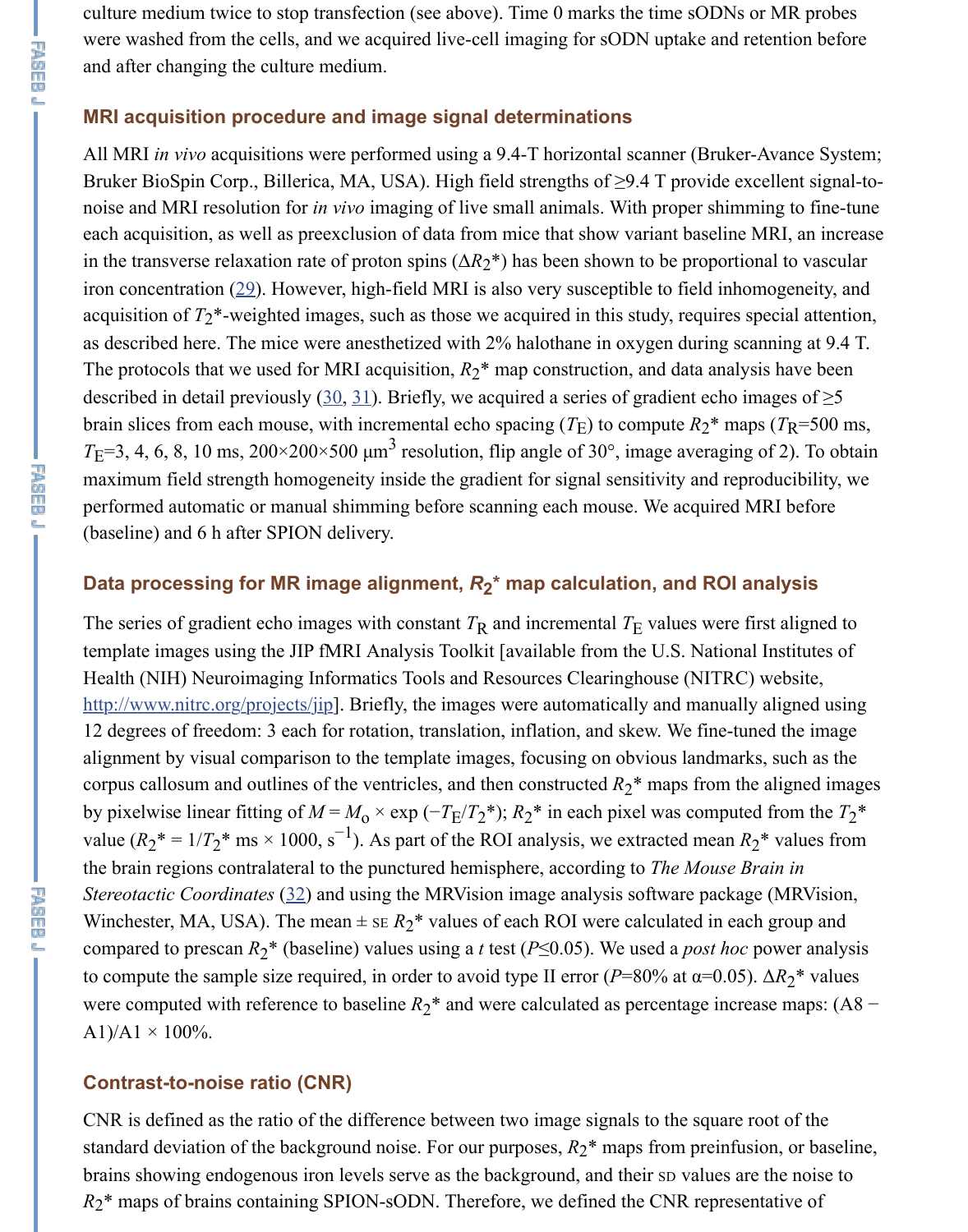resolution  $T_2^*$ -weighted images to delineate brain structures and visualize SPION, w reduction in the MR signal. The total scan time was ∼12 h (FLASH sequence,  $T_R/T_E$  $50\times50\times100 \ \mu m^3$ , flip angle of 20°, image averaging of 24).

#### **Transfection and uptake** *in vivo*

We infused Cy5-AS-gfap (120 pmol/kg, i.c.v.) to the lateral ventricle of the brain in n or transgenic mice [B6;DBA-Tg(Fos-tTA,Fos-EGFP\*)1Mmay Tg(tetO-lacZ,tTA\*)1M produci[ng s](https://www.ncbi.nlm.nih.gov/pmc/articles/PMC3545538/#B30)train under the c-Fos-promoter;  $n=2$  or FITC-AS-gfap to normal mice (*n* delivery, we collected mouse brain samples, [th](https://www.ncbi.nlm.nih.gov/pmc/articles/PMC3545538/#B27)en flash-froze them in  $n$ -butanol on a f (aluminum,  $2\times2$  inch) above liquid nitrogen. To examine the samples for sODN uptake, the tissue samples in 20-µm sections using a cryostat sectioner. Following a 15-min  $\mu$ prepared ice-cold 4% paraformaldehyde (PFA) in PBS, we rinsed the tissue samples distilled water. Sections were stained for glia; we used propidium iodide to stain for nuclear DNA in tissue samples obtained from transgenic mice, and rhodamine (Rhd)-labeled rabbit antibody and rhodamine (Rhd)-labeled rabbit and rhodamine against antibody and rhodamine against an GFAP protein in tissue obtained from normal mice. We examined the fluorescence from FITC-(max emission 525 nm, green), Cy5-AS-gfap (max emission 662 nm, violet), or prop absorbance 546 nm, red) using an Olympus fluorescent microscope with compatible

#### **Transmission electron microscopy (TEM)**

We delivered SPION-gfap (40 µg/kg, i.c.v.) and prepared the mice for TEM examina mm cube of brain tissue was excised under a dissection microscope, then incubated in ice-cold fixative of  $2\%$  PFA and  $2.5\%$  glutaraldehyde in 0.1 M phosphate buffer (pH overnight). The sample was rinsed in 0.1 M phosphate buffer at room temperature. E coded with a number, and all of the samples were transferred to the Histology Core F Systems Biology Division at Massachusetts General Hospital for TEM sample preparation and images of  $\overline{CD}$ acquisition  $(33)$ . The samples were prepared according to procedures in the literature acquisition was coded in a blinded procedure, and the coded photographs were deliver decoded by the senior principal investigator.

### **Gene transcript copy number by RT-PCR** *ex vivo*

We extracted the total RNA from the brain tissue of each mouse using RNeasy lipid to (Qiagen, Valencia, CA, USA); all buffers were supplied in the kit. For RT-PCR, we o from striatal or hippocampal tissue from 3 groups of mice that were administered sal  $n=4$ ) or amphetamine, in 1 dose (A1,  $n=4$ ) or in 8 doses (1 amphetamine dose every of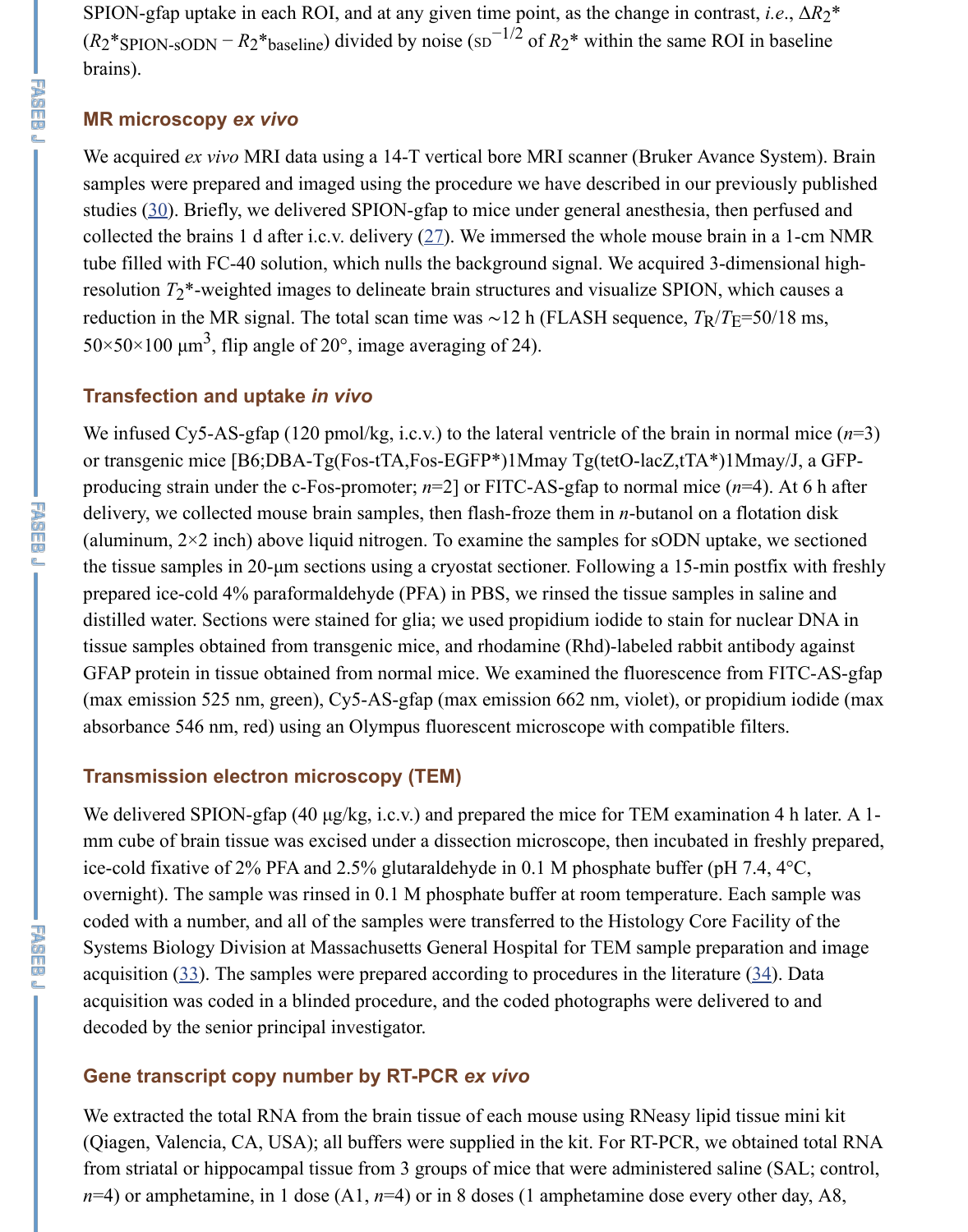(35). Using exported raw data from the SDS software, including fluorescent reading *variation* of the summer of  $\frac{1}{25}$ . we determined the absolute mRNA copy number in the tissue using a computer algorithm developed by Smith *et al.* (36); this algorithm is publicly accessible from the NIH website (http://www.niehs.nih.gov/research/resources/software/pcranalyzer).

## **Histology and immunohistochemistry**

Immediately following MR acquisition, the mice were transcardially perfused with free and pH-adjusted 0.1 M phosphate buffer (PB; 10 ml) followed by 4% PFA (50 ml) in  $Na<sub>2</sub>HPO<sub>4</sub>/NaH<sub>2</sub>PO<sub>4</sub>$ , pH 7.4) (27, 30, 37). We removed and postfixed the brains in 4 and then placed them in 0.1 M PB (pH 7.4) and  $0.05\%$  NaN<sub>3</sub> at 4°C. Coronal section [cut](https://www.ncbi.nlm.nih.gov/pmc/articles/PMC3545538/#B35) in a cryostat and kept in PB (pH 7.5) with  $0.05\%$  NaN<sub>3</sub> at 4°C. Free-floating sect in PBS (0.1 M PB and 0.9% NaCl, pH 7.4). Sections were incubated for 30 min in  $3\%$ 0.3% Triton [X-1](https://www.ncbi.nlm.nih.gov/pmc/articles/PMC3545538/#B36)00 in PBS and then incubated overnight in GFAP antibodies  $(1:1500$ [The next day, sections were washed 3 times in PBS, and then incub](http://www.niehs.nih.gov/research/resources/software/pcranalyzer)ated for 2 h at room. with 1:200 goat anti-rabbit IgG (Vector Laboratories, Burlingame, CA, USA). Incuba room-temperature avidin-biotin-peroxidase complex (ABC) solution (Vector Laborat and sections were then washed 3 times with PBS  $(10 \text{ min/wash})$  and developed for 7 3,3'-diaminobenzidine tetrahydrochloride (DAB; Sigma, St. Louis, MO, USA). The secondary IgG can be labeled with Rhd or Cy3 for [dir](https://www.ncbi.nlm.nih.gov/pmc/articles/PMC3545538/#B27)[ect](https://www.ncbi.nlm.nih.gov/pmc/articles/PMC3545538/#B30) [dete](https://www.ncbi.nlm.nih.gov/pmc/articles/PMC3545538/#B37)ction.

## **Statistical analysis and goodness of fit of assay results**

We assessed gene expression by comparing SPION retention with the gene copy num paradigm, using GraphPad Prism IV software (GraphPad, La Jolla, CA, USA) to ana computed the means  $\pm$  se from the 5-slice averages of all mice in each group, and compared the means  $\pm$  se from the 5-slice averages of all mice in each group, and compared the means statistical significance of the experimental and control groups using a *t* test (1-tail, ty variant). A value of  $P < 0.05$  was statistically significant.

# **RESULTS**

## **Preferential retention of transfected sODN-gfap**

We first transfected rat PC-12.1 progenitor cells with antisense sODN to gfap mRNA and acquired images at the termination of transfection  $(h\ 0)$  using time-lapse imaging **Figure 1***A* shows that PC-12.1 cells took up antisense Cy3-AS-gfap and retained it for slight reduction in intensity in the nucleus or cytoplasm. The signal lasted for several shown). Because sODN with sense sequence has been widely used as a control in known.

不要吃的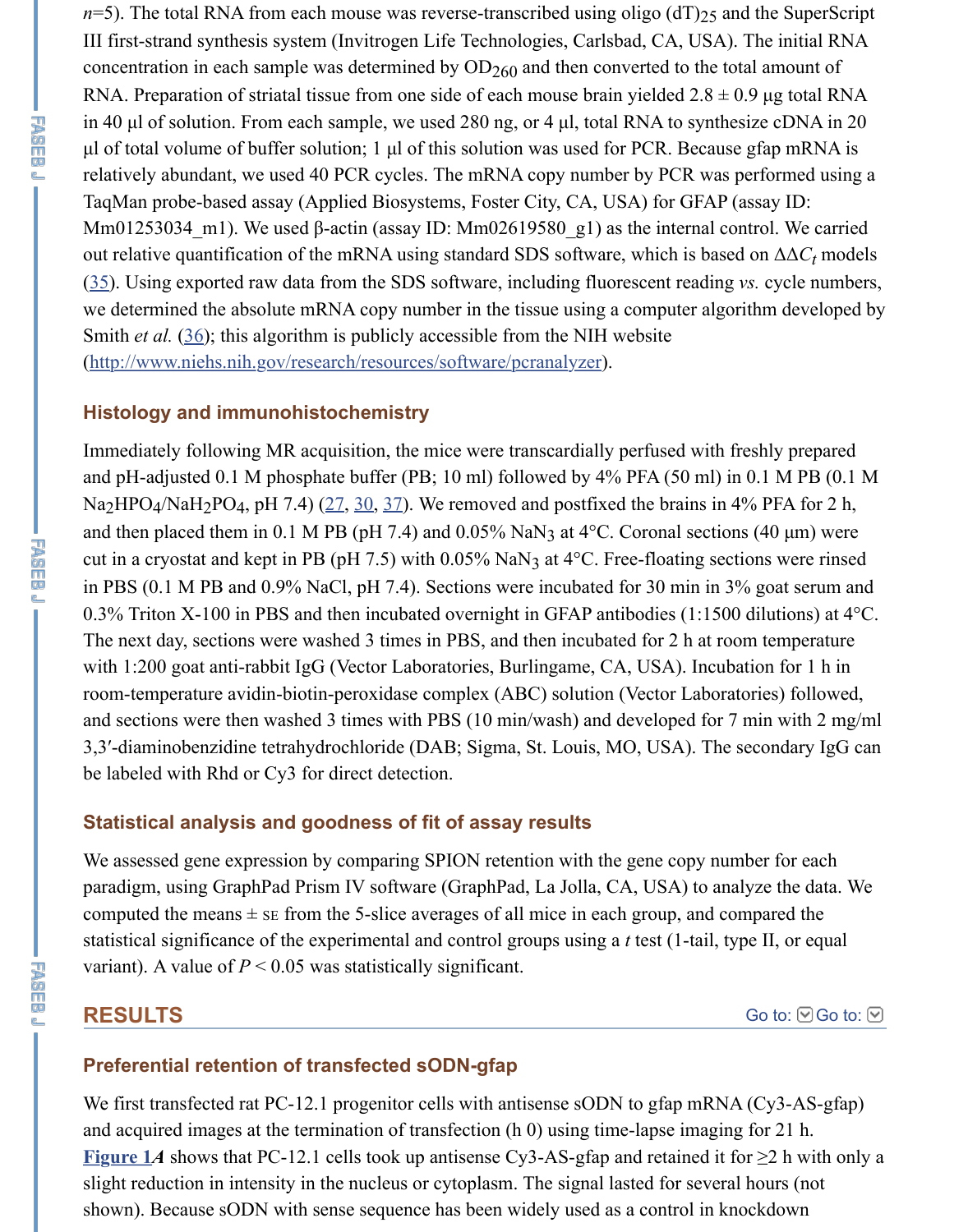transfection ( $\underline{Fig. 2B}$ ), and the same cells excluded most, but not all, Cy5-S-gfap with *C*, arrows).



#### Figure 1.

*A*) Rat PC-12.1 n[eural prog](https://www.ncbi.nlm.nih.gov/pmc/articles/PMC3545538/figure/F1/)enitor cells, in F12 medium with 10% horse serum in a dish with a polylysine-free (noncoated) glass surface, retained antisense Cy3-AS-gfap in the nu[cleus \(s](https://www.ncbi.nlm.nih.gov/pmc/articles/PMC3545538/figure/F1/)olid arrows) and cytoplasm (dashed arrows) for  $\geq 2$  h after transfection. **...**



下海<br>四<br>四

**子頭巾頭** 

#### [F](https://www.ncbi.nlm.nih.gov/pmc/articles/PMC3545538/figure/F2/)igure 2.

Fresh living brain slices with thickness of 60 µm were harvested and incubated in F12 medium with 10% horse serum in a dish with [a polylysi](https://www.ncbi.nlm.nih.gov/pmc/articles/PMC3545538/figure/F1/)ne-free (noncoated) glass surface. *A*) We transfected 3 sODNs (each at 10 nM) as in Fig. 1. All sODNs were **...**

### **[Neural cells v](https://www.ncbi.nlm.nih.gov/pmc/articles/PMC3545538/figure/F1/)ery selectively retain sODN-gfap** *in vivo*

To demonstrate that neuroglial selectivity for SPION-gfap depends on the retention of aimed to identify which cell types would retain AS-gfap. We transfected Cy5-AS-gfa per mouse, i.c.v.) to transgenic mice  $[B6;DBA-Tg(Fos-tTA, Fos-EGFP*)1MmayTg(t))$ [lacZ,tTA\\*\)1Mm](https://www.ncbi.nlm.nih.gov/pmc/articles/PMC3545538/figure/F2/)a[y/J\] that p](https://www.ncbi.nlm.nih.gov/pmc/articles/PMC3545538/figure/F2/)roduce GFP in c-Fos-expressing neural cells, allowing a  $4$ uptake after i.c.v. administration. We found that Cy5-AS-gfap (Fig. 3A1, purple pseu retained in neural cells smaller than 5  $\mu$ m (<u>Fig. 3</u>, dashed arrows), and some of those Fos-derived GFP. Most important, we observed no Cy5-AS-gfap in GFP-producing c  $\mu$ m (<u>Fig. 3</u>*A1*, *A2*; circles). To validate the spec[ificity](https://www.ncbi.nlm.nih.gov/pmc/articles/PMC3545538/figure/F1/) of retention of AS-gfap, we compared the uptake the uptake the uptake uptake the uptake the uptake the uptake the uptake the uptake the uptake the uptake th of SPION-gfap and SPION-NA. Specifically, we conjugated Rhd-AS-gfap-biotin to and transfected fresh brain slices by adding Cy5.5-SPION-gfap or Cy5.5-SPION-NA culture medium for 30 min. We observed that neural cells took up  $Cy5.5-SPION-gfa$ Fig S1A) and Cy5.5-SPION-NA (Supplemental Fig S1B) in such a way that all cells labeling. After repeated washings at the end of 30 min transfection, we found that ne  $Cy5.5-SPION-NA$  within 10 min after transfection, and retained  $Cy5.5-SPION-gfap$ (boxed area, Supplemental Fig.  $S1A$ ). We did not observe cells [labele](https://www.ncbi.nlm.nih.gov/pmc/articles/PMC3545538/figure/F3/)d with Rhd-AS-period of time (not shown), indicating that [Rhd-A](https://www.ncbi.nlm.nih.gov/pmc/articles/PMC3545538/figure/F3/)S-gfap was conjugated to SPION. therefore, demonstrated that SPION-gfap remained linked for  $\geq 90$  min. To confirm the cells [that re](https://www.ncbi.nlm.nih.gov/pmc/articles/PMC3545538/figure/F3/)tained SPION-gfap are neuroglia, we applied Rhd-IgGxGFAP to identify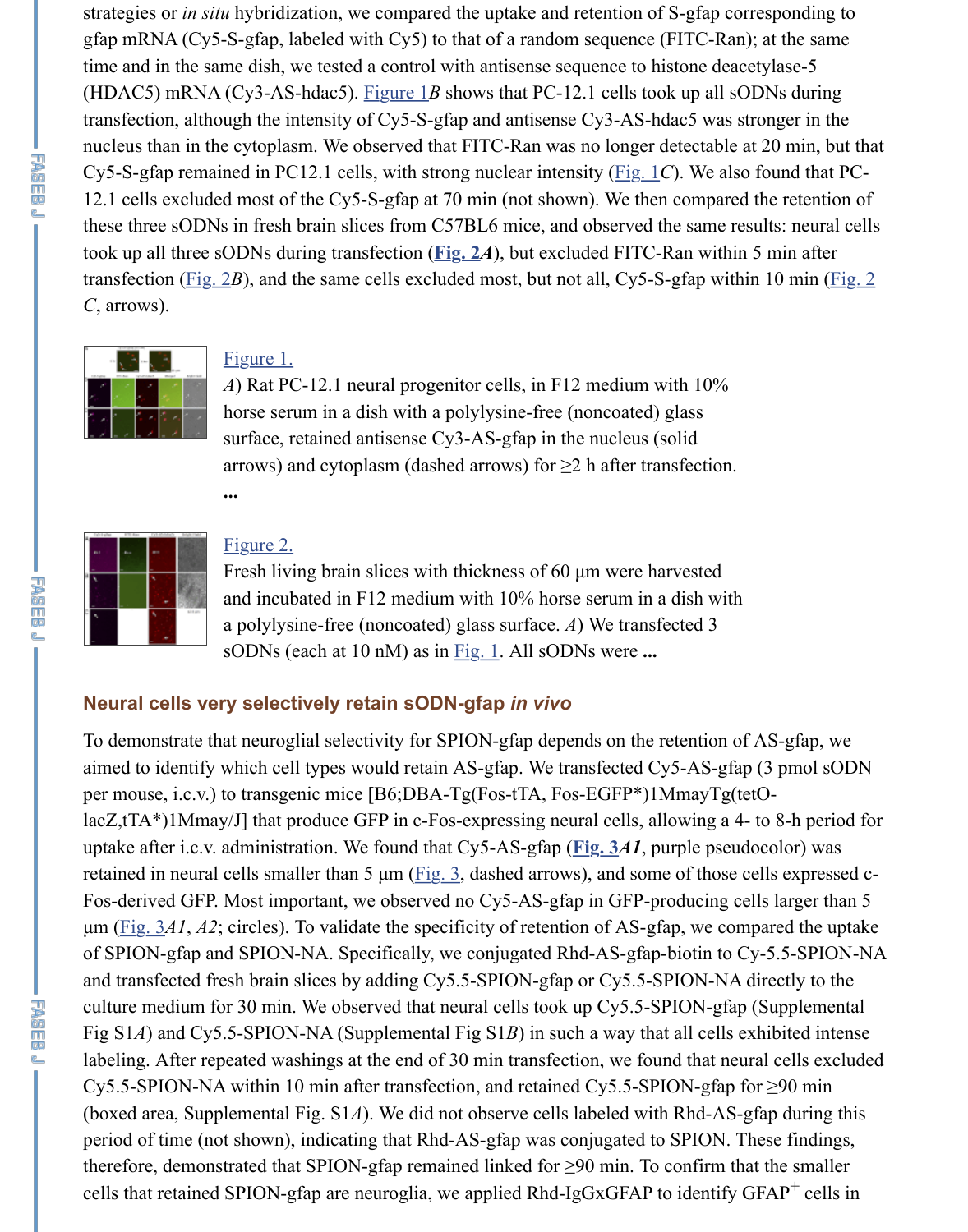## **Signal specificity f[or](https://www.ncbi.nlm.nih.gov/pmc/articles/PMC3545538/#B27)** *e[x v](https://www.ncbi.nlm.nih.gov/pmc/articles/PMC3545538/#B30)i[vo](https://www.ncbi.nlm.nih.gov/pmc/articles/PMC3545538/#B37)* **[MR micr](https://www.ncbi.nlm.nih.gov/pmc/articles/PMC3545538/figure/F3/)oscopy by sODN-gfap or SPION-gfap**

To further validate SPION-gfap in the neuroglia for MRI, we aimed to demonstrate no SPION-gfap in neurons. The dentate gyrus (DG) region of the hippocampus is known [neuronal format](https://www.ncbi.nlm.nih.gov/pmc/articles/PMC3545538/figure/F3/)io[n \(GFAP](https://www.ncbi.nlm.nih.gov/pmc/articles/PMC3545538/figure/F3/)<sup>-</sup>; <u>Fig. 3</u>C, solid arrows), with neuroglia (GFAP<sup>+</sup>; Fig. 3C in the tissue surrounding the neuronal formation. Our hypothesis was that the neuron DG would not show negative MRI signal. We compared the signal reduction patterns groups of mice that received SPION-gfap, SPION-cfos (a control that would exhibit signal reduction in neurons), or no infusion (control without expected signal change). MRI system to acquire 3-dimensional  $T_2^*$ -weighted MR microscopy in *ex vivo* mous 1 d after infusion of SPION-gfap or SPION-cfos (40 µg Fe/kg or 120 pmol sODN/kg MRI data showed, there was no signal reduction in the DG in brains from animals given gfap infusion (Fig. 3*D*, solid arrow), but signal reduction was seen in brains previous SPION-cfos (Fig.  $3E$ , solid arrow). There was no image contrast to delineate the structure of the structure of the structure of the structure of the structure of the structure of the structure of the structure of the str neuronal formation in the co[ntrol br](https://www.ncbi.nlm.nih.gov/pmc/articles/PMC3545538/figure/F3/)ain (Fig. 3*F*).

### **Neuroglial uptake of SPION-gfap, a TEM study**

We used TEM to confirm the distribution and uptake of SPION-gfap in small neurog SPION-gfap delivery by i.c.v. injection, we collected brain samples from the nucleus in the hemisphere contralateral to the i.c.v. injection site. Because membrane-enclose nanoparticles (EDNs) are difficult to identify in brain samples, both with and without (Supplemental Fig. S2), we examined samples without lead stain to reduce the background. We identified seve[ral ED](https://www.ncbi.nlm.nih.gov/pmc/articles/PMC3545538/figure/F3/)Ns around the one capillary that had a 6-µm inner diameter (**Fig.** 4<sup>*A*</sup>) and in several glial [cells \(F](https://www.ncbi.nlm.nih.gov/pmc/articles/PMC3545538/figure/F3/)ig. 4*B, C*). There were no EDNs in either the capillary lumen (Fig. 4*A*), or in the capillary lumen (Fig. 4*A*), or in the capillary lumen (Fig. 4*A*), or in the capillary lument (Fig. 4*A*), or in neuron located adjacent to glia ( $Fig. 4B$ ; [dashe](https://www.ncbi.nlm.nih.gov/pmc/articles/PMC3545538/figure/F3/)d arrow shows the boundary of the neuron Moreover, the EDN appeared to be located in the endoplasmic reticulum of neurogliant observation is consistent with the result shown in  $Fig. 3$ , which also indicates that the Fe/kg, i.c.v.) of SPION in sODN-gfap is sufficient for cell tracking *in vivo*, as nontargeting SPION in sODN-gfap is sufficient for cell tracking *in vivo*, as nontargently excluded from neural cells (Supplemental Figs. S2 and S3). SPION-gfap is a multimodular agents agents agents agents agents agents agents agents agents agents agents agents agents agents agents agents agents agents agents a for MRI and TEM.



**下半面而见** 

「いったいのです」<br>「いったいのです」<br>「いったい」

 $\epsilon$ 

#### Figure 4.

SPION-gfap uptake in glia of 3 mouse samples (partially staine[d](https://www.ncbi.nlm.nih.gov/pmc/articles/PMC3545538/figure/F4/) [with ur](https://www.ncbi.nlm.nih.gov/pmc/articles/PMC3545538/figure/F4/)anyl acetate) was examined by TEM. *A*) Several EDNs (boxes) were [presen](https://www.ncbi.nlm.nih.gov/pmc/articles/PMC3545538/figure/F4/)t around a small vessel (perivascular uptake[\);](https://www.ncbi.nlm.nih.gov/pmc/articles/PMC3545538/figure/F4/)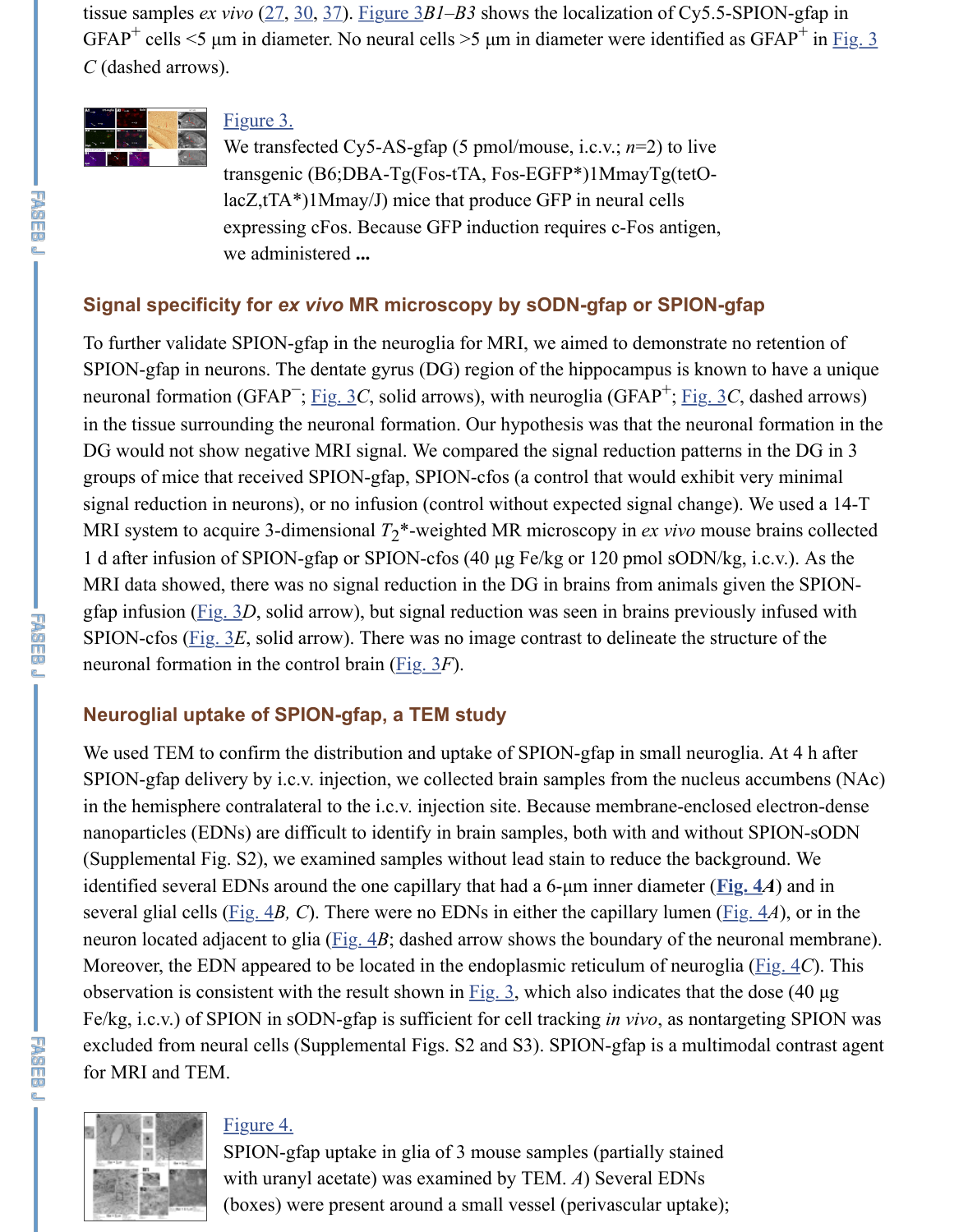entire protocol was repeated until we imaged the necessary number of mice, as previously determined by a power analysis ( $P=80\%$ ;  $\alpha=0.05$ ) of the data from the first MRI scan. We first compared groupaveraged  $\Delta R_2^*$  values to preinfusion (baseline) values within the same ROI (30) at 2, determine the best time to acquire MR images. Figure  $5C$  shows significant  $R_2^*$  elev in most ROIs, including the medial prefrontal cortex (mPFC), caudate-putamen (CPu) (hippo), and motor cortex (MC) outlined in  $\underline{Fig. 5}B$ . Because it was difficult to determine the 4- or 6-h time point provided more uniform imaging contrast among the ROIs, an additional comparison was performed on the basis of CNRs. Figure 5*D* shows the average CNR ROIs (horizontal bars), calculated from the composite mean CNR obtained from 6 R notations) at 4 different time points. While individual CNRs at h 0 were relat[ively u](https://www.ncbi.nlm.nih.gov/pmc/articles/PMC3545538/figure/F5/)n (mean $\pm$ sE=2.6 $\pm$ 0.3), the CNRs of different ROIs became scattered at 2 h (2.5 $\pm$ 4.6) and and finally converged at 6 h (12.2 $\pm$ 2.7). We observed a gradual increase in the average 4 h after SPION-gfap delivery, and afterward, a plateau with a smaller increa[se](https://www.ncbi.nlm.nih.gov/pmc/articles/PMC3545538/#B30) toward large interregional variations in CNR 4 h befor[e this pla](https://www.ncbi.nlm.nih.gov/pmc/articles/PMC3545538/figure/F5/)teau can be attributed to differential dynamics. of probe distribution, uptake, retention, and clearance in different brain regions. On the basis of the basis of the basis of the basis of the basis of the basis of the basis of the basis of the basis of the basis of the b observations, we determined that 6 h after i[.c.v. in](https://www.ncbi.nlm.nih.gov/pmc/articles/PMC3545538/figure/F5/)fusion is the optimal time point at which  $\alpha$ provides sufficient MRI signal specificity of SPION-gfap for whole-brain imaging.



#### Figure 5.

Optimal contrast for MRI *in vivo. A*) Representative  $R_2^*$  maps at 2, 4, and 6 h after i.c.v. infusion of SPION-gfap with a scale bar ranging from 10 to 120 s<sup>-1</sup>. *B*) ROIs from which  $R_2$ <sup>\*</sup> values were extracted for panels *C* and  $D$  (32). *C*)  $\Delta R$  ... 2

## **Amphetamine-induced changes in gfap mRNA by MRI**

To demonstrate the sensitivity of SPION-gfap for reporting the change in GFAP mRN we designed our experimental scheme for both acute  $(A1)$  and chronic  $(A8)$  ampheta paradigms. We observed that  $\Delta R_2^*$  was high above the baseline ( $\Delta R_2^*$ =0) in the norm [but that the A1 a](https://www.ncbi.nlm.nih.gov/pmc/articles/PMC3545538/figure/F5/)n[d A8 grou](https://www.ncbi.nlm.nih.gov/pmc/articles/PMC3545538/figure/F5/)ps exhibited significant reduction following amphetamin *B*). The reduction was observed *in vivo* in 5 of 6 ROIs in the mesolimbic pathway, as cortices [mPFC, somatosensory cortex (SSC), and MC] and striatum (NAc and CPU). was slight elevation in the SSC in animals assigned to the A8 group compared to the of the three groups, the hippocampus showed n[o sig](https://www.ncbi.nlm.nih.gov/pmc/articles/PMC3545538/#B32)nificant change.

### Figure 6.

Amphetamine-induced changes in GFAP mRNA expression by GT

属恩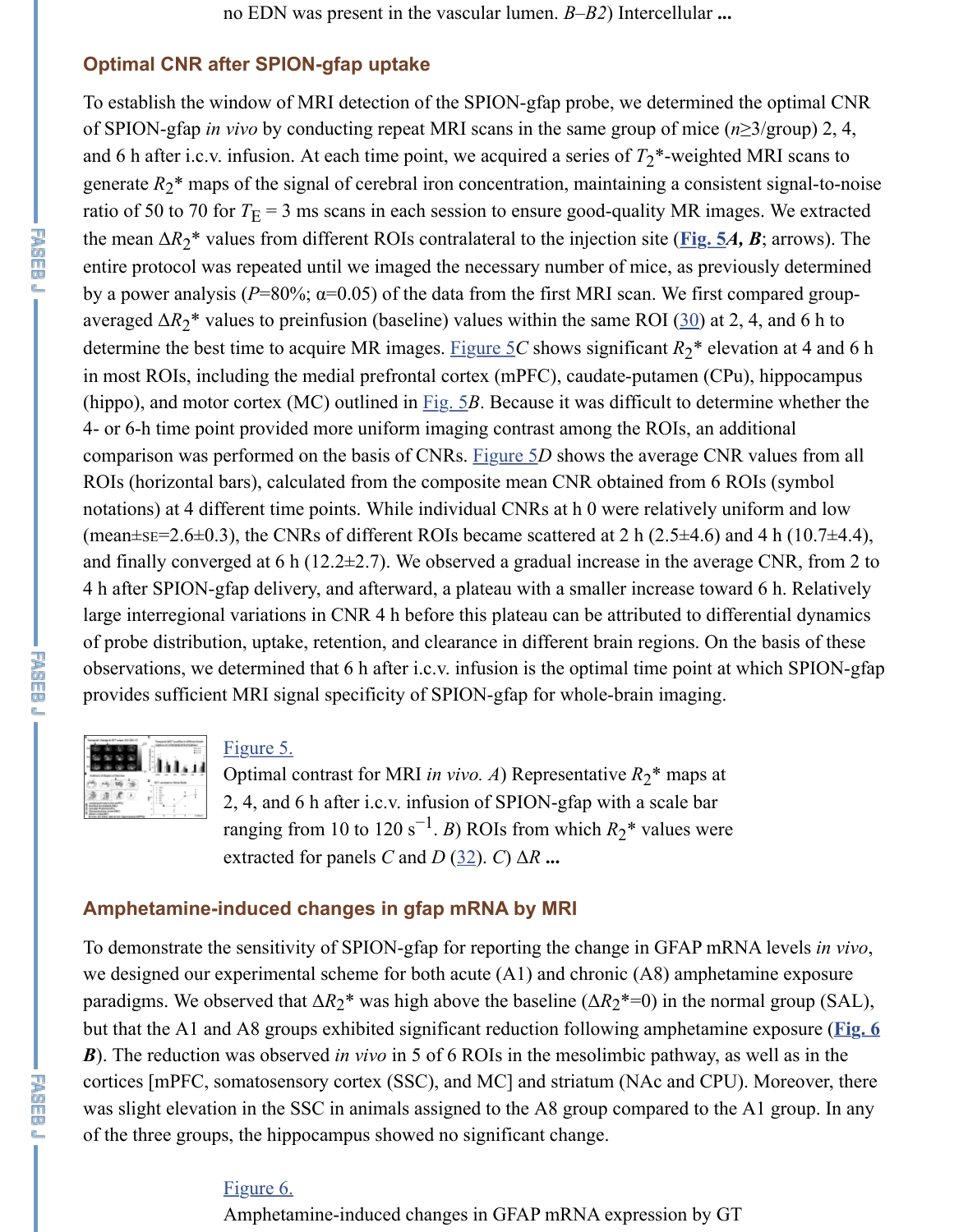[transcription act](https://www.ncbi.nlm.nih.gov/pmc/articles/PMC3545538/figure/F6/)ivities in the striatum were significantly reduced in both the A1 and  $\Lambda$ compared to the SAL group; there was no significant change in GFAP mRNA levels hippocampus samples. These data confirm that the MRI measurements *in vivo* agree assay measurements of GFAP mRNA copy number (*Fig. 6D*). We observed similar changes GFAP mRNA copy number and  $\Delta R_2^*$ , with a positive correlation in the striatum, per fit ( $R^2$ =1.0), and significant increase from 0 ( $P$ =0.01). However, the se for each grou some overlapping (Supplemental Fig. S4). We observed the same correlation in the tra different mRNAs in the normal striatum (Supplemental Fig S5). Regardless of the method all except FosB mRNA exhibited large SE, with no overlap. The correlation supports both gene transcript targeted MRI (GT tMRI) and RT-PCR report gene activities with mechanism of hybridization between sODN primer and mRNA target. Western blot a significant striatal gliosis (elevation in GFAP antigen) in the A1  $(n=3)$  and A8 groups (Supplemental Fig S6).

## **Changes in GFAP mRNA reflect gliogenesis [by SP](https://www.ncbi.nlm.nih.gov/pmc/articles/PMC3545538/figure/F6/)ION-gfap**

To investigate whether there was a change in neuroglial population in regions other the mesolimbic pathway, we compared *ex vivo* GFAP<sup>+</sup> cells in the A8 and A1 groups (**Fi** MR image data acquired after SPION-gfap infusion (and after acquiring the  $R_2^*$  map the averaged  $R_2^*$  maps obtained from the A1 group from those of the A8 group to ge subtraction map showing  $GFAP^+$  cells in the A8 paradigm *vs.* the A1 paradigm. Alth no difference in the elevation of striatal gfap mRNA (in percentage increase) in the A to the A1 group ( $\underline{Fig. 6B}$ ), we did observe significant gfap mRNA elevation in portions subventricular zone (SVZ) in the A8 mice (*Fig. 7A*). Immunohistochemistry of *ex viv* confirmed that  $GFAP^+$  cell count in the SVZ was higher in the A8 mice than in the normal mean-*B*). In summary, our results show that the sensitivity of GT tMRI is similar to that of methods detect the level of mRNA where it is expressed. The GT tMRI reports regional similar to immunohistochemistry for the number of neuroglia based on GFAP expres that the sensitivity of MR detection in our experimental setting enables us to discriminate regional  $\alpha$ gliogenesis *in vivo* in a manner comparable to the most sensitive conventional ex vivo



### Figure 7.

[Amp](https://www.ncbi.nlm.nih.gov/pmc/articles/PMC3545538/figure/F6/)hetamine-induced gliogenesis (dashed arrows) in the SVZ of A8 group. *A*) Subtraction [map i](https://www.ncbi.nlm.nih.gov/pmc/articles/PMC3545538/figure/F7/)llustrating the percentage increase in the A8 group, compared to the A1 group  $[(A8 - A1)/A] \times$ 100%], scale = 0–100%. Solid arrows indicate **...**

不成而见

 $\epsilon$ 

平面而见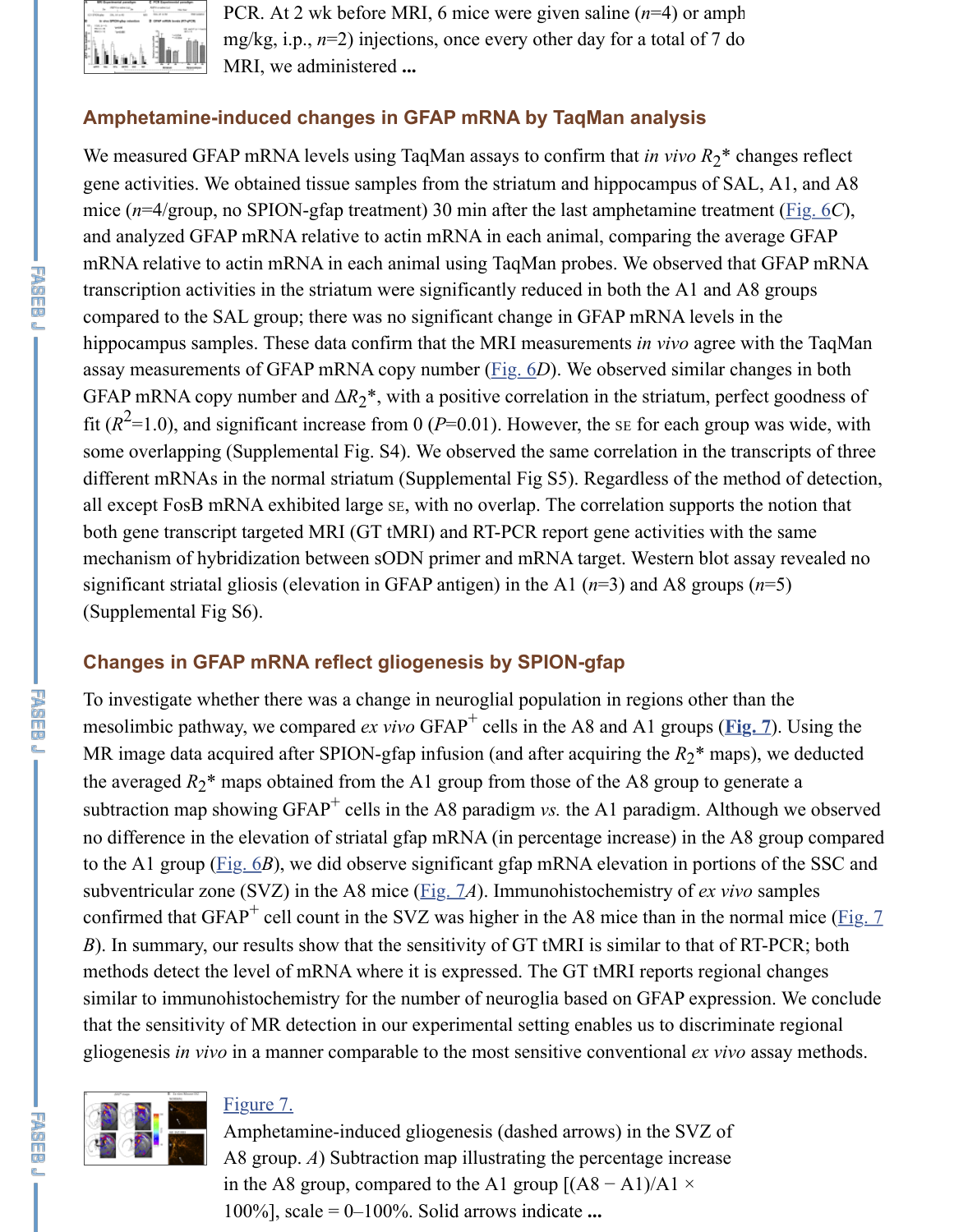population with sensitivity (without amplification) comparable to that of advanced P immunohistochemistry. Compared to basal-level transcription activity in the brains of animals, we found that GFAP mRNA transcription decreased below the basal level fo amphetamine exposure. This decrease indicated that amphetamine elicited a neurotox reducing neuroglial population (39), which, in turn, further triggered regional gliogenesis of  $(3, 6, 40, 41)$ . The decrease in GFAP mRNA also suggests that SPION-gfap has string neuroglia, and provides sensitivity for detection by MRI. This GT tMRI method is un [cha](https://www.ncbi.nlm.nih.gov/pmc/articles/PMC3545538/#B38)nges in living cells, as dead or dying cells lack the ability to degrade and exclude the basis of selectivity.

子頭巾頭

<u>e </u>

前頭

By tagging neuroglia with a SPION-gfap probe that makes them detectable by *in vivo* able to compare the transfection specificity and signal sensitivity of SPION-gfap for investigation. Our MRI results have been validated by several technologies commonly advanced molecular biology; *i.e.*, RT-PCR or TaqMan analysis of *ex vivo* gene transc TEM, and immunohistochemistry in normal and transgenic mice. Our observation of enclosed in the membrane led u[s to](https://www.ncbi.nlm.nih.gov/pmc/articles/PMC3545538/#B39) conclude that endocytosis mediates contrast agent [oth](https://www.ncbi.nlm.nih.gov/pmc/articles/PMC3545538/#B3)[er](https://www.ncbi.nlm.nih.gov/pmc/articles/PMC3545538/#B6)[s ha](https://www.ncbi.nlm.nih.gov/pmc/articles/PMC3545538/#B40)[ve](https://www.ncbi.nlm.nih.gov/pmc/articles/PMC3545538/#B41) also reported  $(42)$ . Our MRI results also agree with the observation of reduced striatal neuroglia populations in human autopsy samples from methamphetamine users  $(8, 4)$ . findings are consistent with those from animal models of schizophrenia or the manic disorder  $(48)$ , but disagree with studies involving GFAP antigen; this includes our studies those of other investigators  $(3, 6, 40, 41, 49, 50)$ . Such disagreement may reflect the have longer half-lives  $(51)$ , GFAP tends to accumulate  $(52)$ , and minute changes in G be undetectable by Western blot (Supplemental Fig S6) or immunohistochemistry (data However, changes in GFAP mRNA levels associated with transcription activity are u cumulative, as gene transcript tagging is sensitive to real-time fluctuations in copy nu Indeed, the results from our *ex vivo* mRNA-based assays support our MRI observations Although the resolution o[f M](https://www.ncbi.nlm.nih.gov/pmc/articles/PMC3545538/#B42)R images acquired at 9.4 T is 120  $\mu$ m (inferior to the 5 µm resolution with immunohistochemistry assay in  $Fig. 3B$ ), MRI can reliably detec[t e](https://www.ncbi.nlm.nih.gov/pmc/articles/PMC3545538/#B8)le function or gliogenesis induced by amphetamine or brain injury.

BBB-per[mea](https://www.ncbi.nlm.nih.gov/pmc/articles/PMC3545538/#B48)ble modality has been developed for various models  $(53)$ , but intravenous is typically used when the [B](https://www.ncbi.nlm.nih.gov/pmc/articles/PMC3545538/#B3)B[B i](https://www.ncbi.nlm.nih.gov/pmc/articles/PMC3545538/#B6)[s di](https://www.ncbi.nlm.nih.gov/pmc/articles/PMC3545538/#B40)[srup](https://www.ncbi.nlm.nih.gov/pmc/articles/PMC3545538/#B41)[ted](https://www.ncbi.nlm.nih.gov/pmc/articles/PMC3545538/#B49), [for](https://www.ncbi.nlm.nih.gov/pmc/articles/PMC3545538/#B50) example, by focused ultrasound or b induced cerebral ische[mia](https://www.ncbi.nlm.nih.gov/pmc/articles/PMC3545538/#B51)  $(54)$ . Many studies have emp[loy](https://www.ncbi.nlm.nih.gov/pmc/articles/PMC3545538/#B52)ed a BBB bypass approach  $(16, 17)$ , antibody-mediated pODN  $(15)$ , tumor xenografts  $(55)$ , reporter genes  $(56)$ , to normal mice. We have shown that when delivered in solution directly to the cerebr the ventricles by similar BBB-bypass routes, the contrast agent flows through the per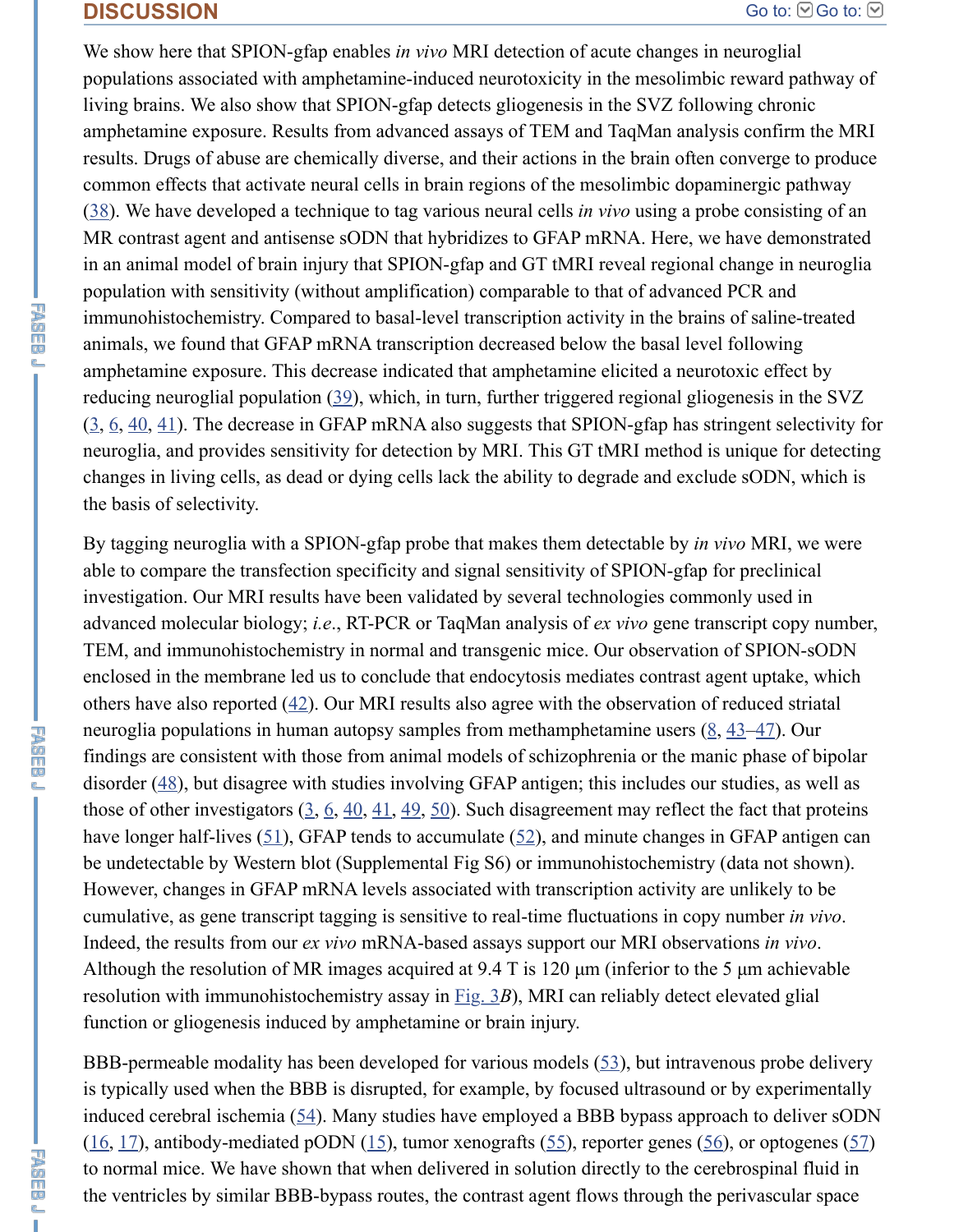Although the methodology for TaqMan estimation of gene copy number differs from technique, we have found agree[me](https://www.ncbi.nlm.nih.gov/pmc/articles/PMC3545538/#B21)nt in the results of both approaches. Therefore, we accurate base pairing of primer to its target sequence, or hybridizat[ion](https://www.ncbi.nlm.nih.gov/pmc/articles/PMC3545538/#B31), serves as the mechanism of GT tMRI and TaqMan analysis. However, we cannot definitively conf derived  $\Delta R_2^*$  provides accurate estimation of gene copy number until we test this ap mRNA targets and find ways to reduce variables in both assays. Even so, the results we acquired demonstrate that our transcript tagging technique provides a noninvasive method typing by MRI *in vivo*.

The evidence presented here supports the hypothesis of universal uptake of SPION-s rapid exclusion or degradation of unbound contrast agent, and specific retention of the SPION-gfap in neuroglia *in vivo*. Although a number of investigators have reported  $\epsilon$ neural progenitor cells for *in vivo* tracking (58–60), the mechanism of their retention some may have shown *in vivo* transfer to different cells (25). Since 2007, we have test targeting SPION-sODNs that demonstrate hybridization-mediated selective gene targeting and provided and provided and provided selective gene targeting and provided and provided and provided selective gene targeting and pro a window for MRI detection of gene activity. These SPION-sODNs report changes in activated by either external or internal stimuli. However, of the sODNs we have tested to date, only to date,  $\alpha$ sODN-gfap is cell specific. Broadly speaking, the mechanism of selectivity and sensitivity *vivo* hybridization methods based on the Watson-Crick base pairing mechanism, *i.e.*, *situ* hybridization, reverse transcription, and microarray methods, are well established selectivity and sensitivity of these assays come from the energy provided by applying normal physiological temperatures in an *ex vivo* environment. Here, we present unique that the selectivity in our transcript-tagging [ap](https://www.ncbi.nlm.nih.gov/pmc/articles/PMC3545538/#B58)[proa](https://www.ncbi.nlm.nih.gov/pmc/articles/PMC3545538/#B60)ch is based on the ability of viable exclude free SPION-gfap and provide an optimal windo[w f](https://www.ncbi.nlm.nih.gov/pmc/articles/PMC3545538/#B25)or imaging of gene activit normal physiological temperatures. By providing sensitivity typically achievable only nematodes, fruit flies, and zebrafish, MRI has the potential to advance the applicability biology assays from studies of invertebrate or cold-blooded vertebrate animals to wardmodels. In the event that more contrast agents are developed, we envision that GT tM applications for more targets simultaneously *in vivo* for genome or transcriptome map

We have demonstrated that small DNA with a random sequence is excluded faster that complementary sense sequence. Whereas the sense sODN may have little mRNA target cytoplasm, the target may be located on the transcribed strand of the gene in the nucleus. differential exclusion and retention appear to be dependent on the presence of a comp sequence in the cells, whether mRNA or genomic DNA. We have avoided using sens as controls for GT tMRI in order to reduce potential noise in the MR signal, *i.e.*, nois triplex formation that can generate off-target effects. Recently, short inhibitory RNA

下海面風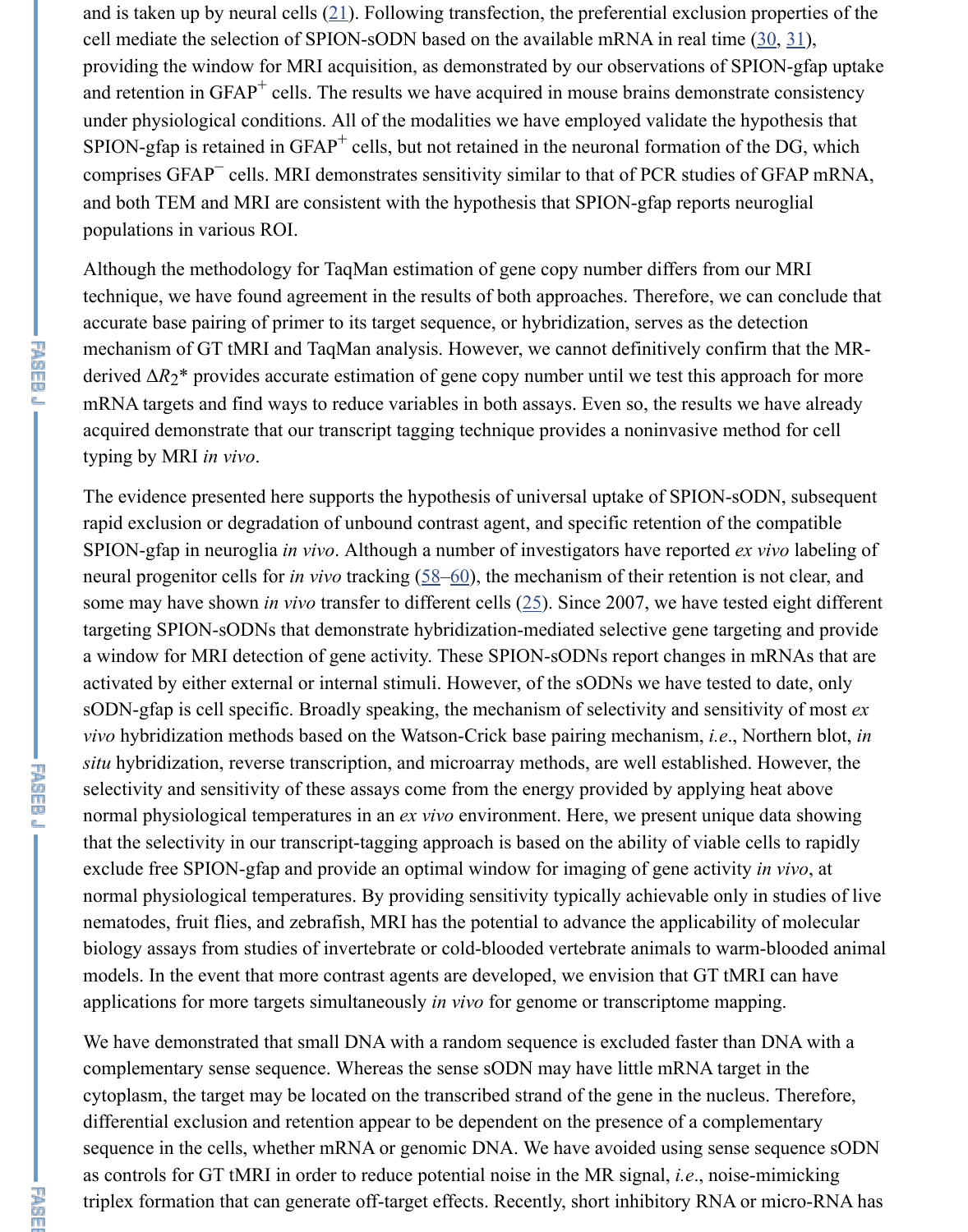$\sim$  5 tissue (Supplemental Fig. S); this dose is  $\sim$  5 times higher than what we determined as the what we determined as the what we determined as the what we determined as the what we determined as the westermined as t optimal dose for detection by MRI. Identification of enzymes that may influence the exclusion of unbound probes will be central to extending molecular biological invest applications in living brains, and to designing mRNA targeting probes for glioma in f application.

The data we have accumulated suggest that the sequence of sODN determines the tag tMRI and that SPION-gfap detects  $GFAP^+$  neural cells with sensitivity and selectivity provided by advanced molecular assays, such as *ex vivo* hybridization, RT-PCR, and MRI is a noninvasive imaging modality that can be used to acquire multiple sets of d in combination with targeted therapy throughout a subject's life span. The i.c.v. deliver we use in our mouse studies is similar to the cortical and lumbar puncture methods used for clinical for clinical for clinical and lumbar puncture methods used  $\mu$ therapeutic applications, although not approved for diagnostic application, in humans. similarity, we anticipate that our probe construct can be further developed as a carrier drugs for human clinical use  $(61)$ . Our results support the hypothesis that chronic am exposure elicits cerebral damage in multiple ways, one of which is by reducing neuroglia in the mesolimbic pathway; the other is by activating neuroglia (gliogenesis) in the S *in vivo* MR technique has potentially far-reaching implications for discovery and evaluation therapies, and for interventions that may target gene transcription markers of neurologie disorders.

不安的印度

# **Supplementary Material**

### **Supplemental Data:**

Click here to view.

## **Acknowledgments**

The authors thank Ms. N. Eusemann for help with editing.

This project was supported by grants from the American Heart Association (09Grant U.S. National Institutes of Health (NIH; AT004974 to J.Q.R.; DA026108, DA029889 to P.K.L.; and NS045776 to the Massachusetts General Hospital Neuroscience Center system used for this work was funded in part by an NIH Shared Instrumentation gran A[thinoula A. Martino](https://www.ncbi.nlm.nih.gov/pmc/articles/PMC3545538/bin/supp_27_2_712__index.html)s Center for Biomedical Imaging.

The authors appreciate the help of M. McKee with TEM, and the availability of the N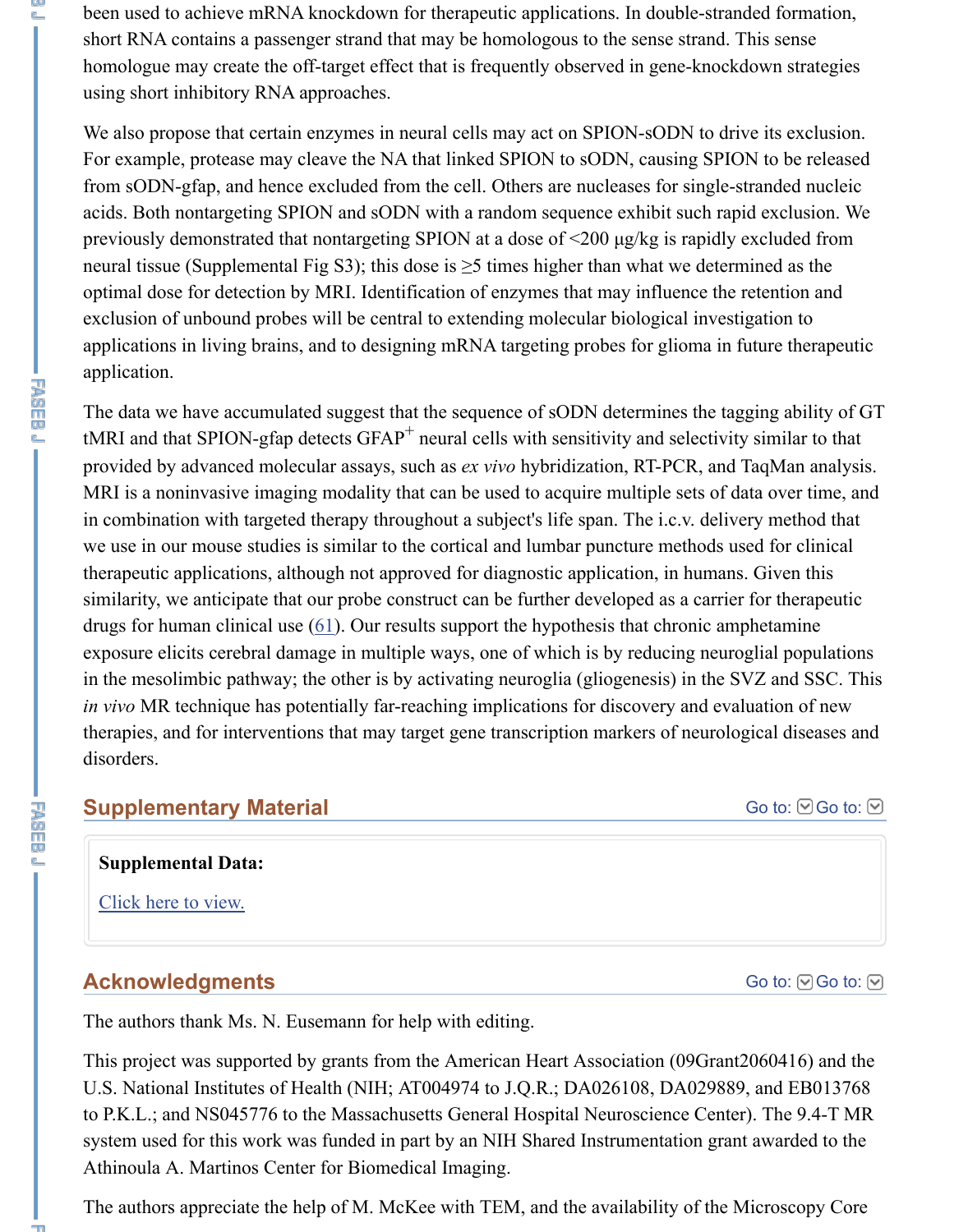BBB blood-brain barrier CNR contrast-to-noise ratio CPu caudate-putamen Cy cyanine DG dentate gyrus EDN electron-dense nanoparticle FITC fluorescein isothiocyanate GFAP glial fibrillary acidic protein GT tMRI gene transcript targeted MRI HDAC5 histone deacetylase-5 hippo hippocampus i.c.v. intracerebroventricular MC motor cortex mPFC medial prefrontal cortex NA NeutrAvidin NAc nucleus accumbens ODN oligodeoxynucleotide PB phosphate buffer PC-12.1 pheochromocytoma-12.1 PFA paraformaldehyde pODN peptide-modified oligodeoxynucleotide Rhd rhodamine ROI region of interest sODN phosphorothioate-modified oligodeoxynucleodide SPION superparamagnetic iron oxide nanoparticle SSC somatosensory cortex SVZ subventricular zone TEM transmission electron microscopy

# **REFERENCES**

1. Tanibuchi Y., Shimagami M., Fukami G., Sekine Y., Iyo M., Hashimoto K. (2010) methamphetamine use disorder treated with the antibiotic drug minocycline. Gen. Ho 559.e1–559.e3 [PubMed]

2. Kita T., Miyazaki I., Asanuma M., Takeshima M., Wagner G. C. (2009) Dopamine behavioral changes and oxidative stress in methamphetamine-induced neurotoxicity. Neurobiol. 88, 43–64 [PubMed]

3. Krasnova I. N., Ladenheim B., Cadet J. L. (2005) Amphetamine induces apoptosis striatal projection neurons via the mitochondria-dependent pathway. FASEB J. 19, 85

4. Ladenheim B., Krasnova I. N., Deng X., Oyler J. M., Polettini A., Moran T. H., Hu J. L. (2000) Methamphetamine-induced neurotoxicity is attenuated in transgenic mic

平面而见

 $\epsilon$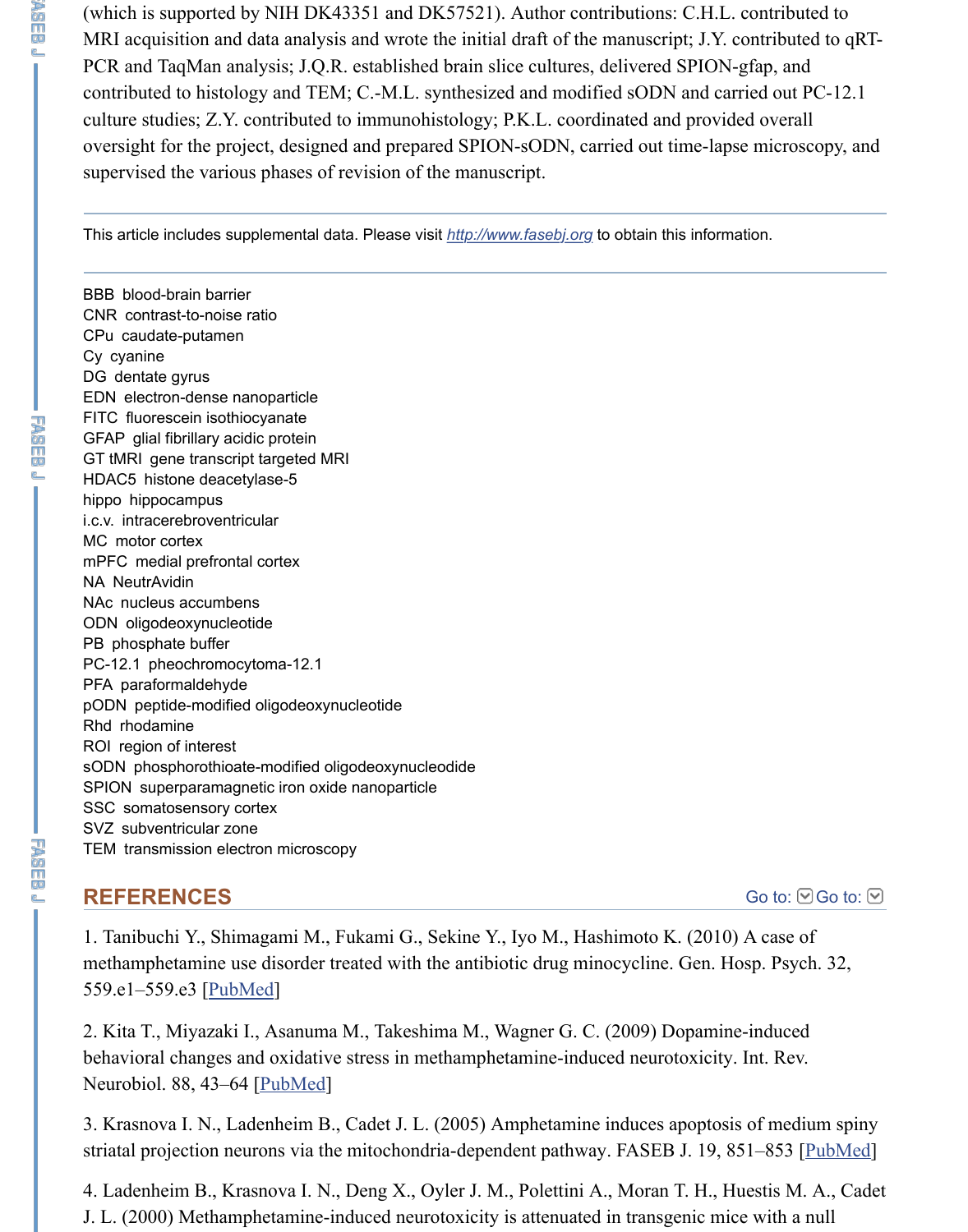methamphetamine-induced overexpression of pro-inflammatory cytokines in microglial cell lines. J. Pineal Res. 48, 347–352 [*PubMed*]

8. Kitamura O., Takeichi T., Wang E. L., Tokunaga I., Ishigami A., Kubo S. (2010) M astrocytic changes in the striatum of methamphetamine abusers. Legal Med. 12,  $57-6$ 

9. Silver J[., Edward](https://www.ncbi.nlm.nih.gov/pubmed/16952162)s M. A., Levitt P. (1993) Immunocytochemical demonstration of astroglial structures that form boundaries and pathways along axon tracts in the fetal Neurol. 328, 415–436 [PubMed]

10. Chadi G., Maximino J. R., de Oliveira. [G. P. \(200](https://www.ncbi.nlm.nih.gov/pubmed/15044042)9) The importance of molecular glial influence on neurodegenerative disorders. Focus on recent developed single cell microdissection. J. Mol. Histol. 40, 241–250 [PubMed]

11. Messing A., Head M. [W., Galle](https://www.ncbi.nlm.nih.gov/pubmed/20374443)s K., Galbreath E. J., Goldman J. E., Brenner M. (1998) encephalopathy with astrocyte inclusions in GFAP transgenic mice. Am. J. Pathol. 15 [PMC free article] [PubMed]

12. Strauch R. C., Mastarone D. J., Sukerkar P. A., Song Y., Ipsaro J. J., Meade T. J. (2011) protein-targeted probes for magnetic resonance imaging. J. Am. Chem. Soc. 133, 163 [PMC free article] [Pu[bMed\]](https://www.ncbi.nlm.nih.gov/pubmed/8440789)

13. McGeer P.L., Itagaki S., Tago H., McGeer E. G. (1987) Reactive microglia in pat dementia of the Alzheimer type are positive f[or the his](https://www.ncbi.nlm.nih.gov/pubmed/19882358)tocompatibility glycoprotein H Neurosci. Lett. 79, 195–200 [PubMed]

14. Odawara T., Iseki E., Kosaka K., Akiyama H., Ikeda K., Yamamoto T. (1995) Inv positive microglia-like cells in the subcortical nuclei of human neurodegenerative dis Lett. [192, 145–14](https://www.ncbi.nlm.nih.gov/pmc/articles/PMC1857948/)8 [\[PubMed](https://www.ncbi.nlm.nih.gov/pubmed/9466565)]

15. Pardridge W. M., Boado R. J., Kang Y. S. (1995) Vector-mediated delivery of a p ("peptide") nucleic acid analogue through the blood-brain barrier in vivo. Proc. Natl. A. [92, 5592–5596](https://www.ncbi.nlm.nih.gov/pmc/articles/PMC3203639/) [[PMC free](https://www.ncbi.nlm.nih.gov/pubmed/21942425) article] [PubMed]

16. Gyurko R., Wielbo D., Phillips M. I. (1993) Antisense inhibition of AT1 receptor angiotensinogen mRNA in the brain of spontaneously hypertensive rats reduces hype neurogenic origin. Regul. Pept. [49, 16](https://www.ncbi.nlm.nih.gov/pubmed/3670729)7–174 [PubMed]

17. Wahlestedt C., Golanov E., Yamamoto S., Yee F., Ericson H., Yoo H., Inturrisi C. (1993) Antisense oligodeoxynucleotides to NMDA-R1 receptor channel protect corti excitotoxicity and r[educe foc](https://www.ncbi.nlm.nih.gov/pubmed/7566636)al ischaemic infarctions. Nature 363, 260–263 [PubMed]]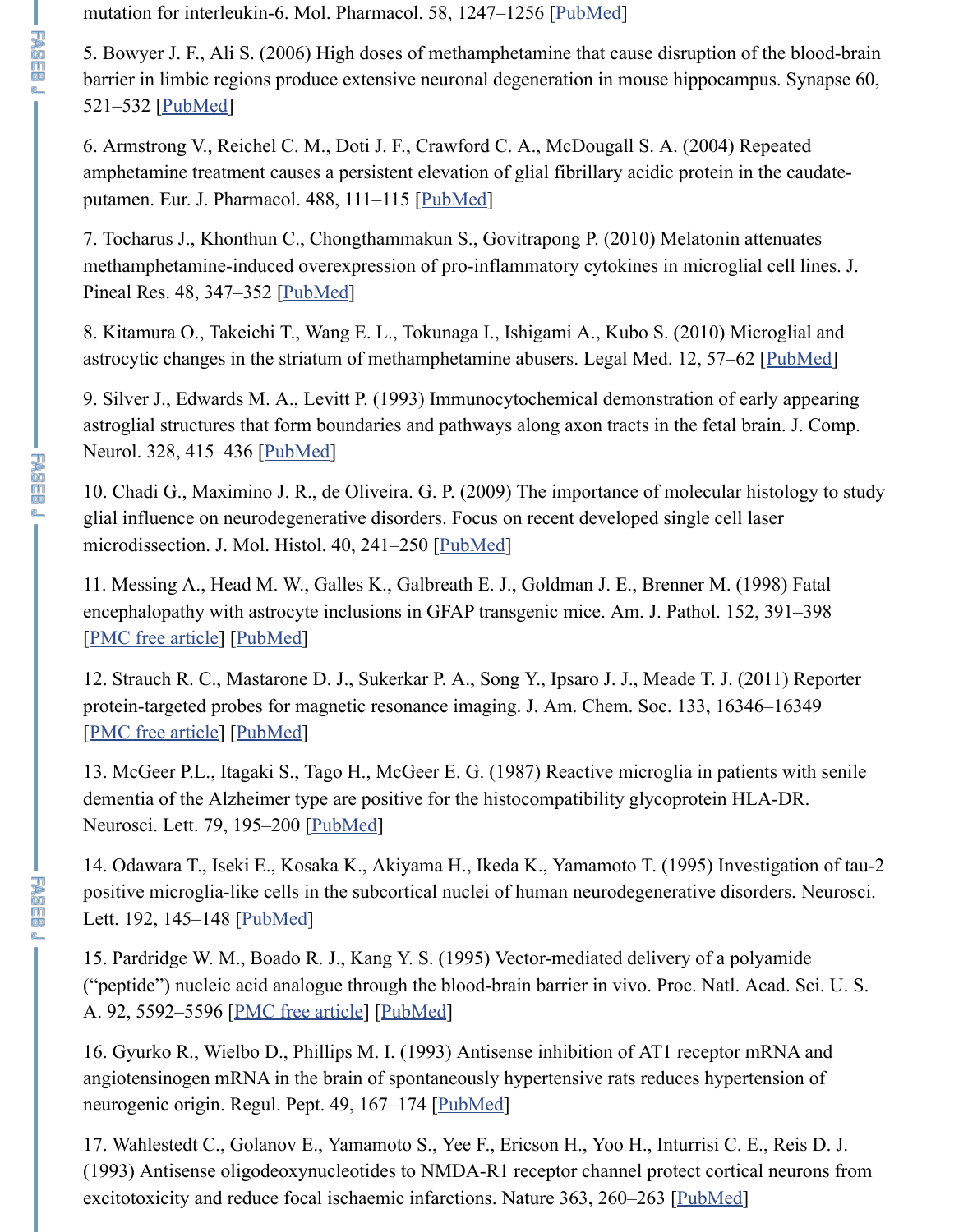21. Liu C. H., Kim Y. R., Ren J. Q., Eichler F., Rosen B. R., Liu P. K. (2007) Imaging transcripts in live animals. J. Neurosci. 27, 713–722 [PMC free article] [PubMed]

22. Louie A. Y., Hüber M. M., Ahrens E. T., Rot[hbächer U., Moat](https://www.ncbi.nlm.nih.gov/pmc/articles/PMC357023/)s [R., Jacob](https://www.ncbi.nlm.nih.gov/pubmed/14769924)s R. E., Meade T. J. (2000) In vivo visualization of gene expression using magnetic resonance Biotechnol. 18, 321–325 [PubMed]

23. Ichikawa T., Högemann D., Saeki Y., Tyminski E., Terada K., Weissleder R., Chi Basilion J. P. (2002) MRI of transgene expression: correlation to therapeutic gene expression. Neoplasia 4, 523–530 [PMC free article] [PubMed]

24. Shapiro E. M., Skrtic S., Sharer [K., Hill J. M., Du](https://www.ncbi.nlm.nih.gov/pmc/articles/PMC2714915/)n[bar C. E.](https://www.ncbi.nlm.nih.gov/pubmed/7944289), Koretsky A. P. (200 of single particles for cellular imaging. Proc. Natl. Acad. Sci. U. S. A. 101, 10901–10 [PMC free article] [PubMed]

25. Berman S. C., Galpoththawela C., Gilad A. A., Bulte J. W., Walczak P. (2011) Lo tracking of neural stem cells grafted in immunocompetent versus immunodeficient m distinct differences in con[trast betw](https://www.ncbi.nlm.nih.gov/pubmed/10700150)een live and dead cells. Magn. Reson. Med. 65, 5 [PMC free article] [PubMed]

26. Lewis S. A., Balcarek J. M., Krek V., Shelanski M., Cowan N. J. (1984) Sequenc encoding mouse glial f[ibrillary acidic pr](https://www.ncbi.nlm.nih.gov/pmc/articles/PMC1503666/)ot[ein: struc](https://www.ncbi.nlm.nih.gov/pubmed/12407446)tural conservation of intermediate Natl. Acad. Sci. U. S. A. 81, 2743–2746 [PMC free article] [PubMed]

27. Liu P. K., Liu C. H. (2011) Gene targeting MRI: nucleic acid-based imaging and [Methods Mol. Bio](https://www.ncbi.nlm.nih.gov/pmc/articles/PMC503717/)l. [711, 363](https://www.ncbi.nlm.nih.gov/pubmed/15256592)–377 [PubMed]

28. Tischler A. S., Greene L. A. (1975) Nerve growth factor-induced process formati pheochromocytoma cells. Nature 258, 341–342 [PubMed]

[29. Boxerman J. L](https://www.ncbi.nlm.nih.gov/pmc/articles/PMC3031985/).[, Hamber](https://www.ncbi.nlm.nih.gov/pubmed/20928883)g L. M., Rosen B. R., Weisskoff R. M. (1995) MR contra intravascular magnetic susceptibility perturbations. Magn. Reson. Med. 34, 555-566

30. Liu C. H., Ren J. Q., Yang J., Liu C. M., Mandeville J. B., Bhide P., Yanagawa Y. P. K. (2009) DNA-based MRI probes for [specific detection](https://www.ncbi.nlm.nih.gov/pmc/articles/PMC345146/) [of chronic](https://www.ncbi.nlm.nih.gov/pubmed/6585825) exposure to an living brains. J. Neurosci. 29, 10663–10670 [PMC free article] [PubMed]

31. Liu C. H., Huang S., Cui J., Ki[m Y. R., F](https://www.ncbi.nlm.nih.gov/pubmed/21279612)arrar C. T., Moskowitz M. A., Rosen B.  $(2007)$  MR contrast probes that trace gene transcripts for cerebral ischemia in live an 21, 3004–3015 [PMC free article] [PubMed]

下海<br>四<br>四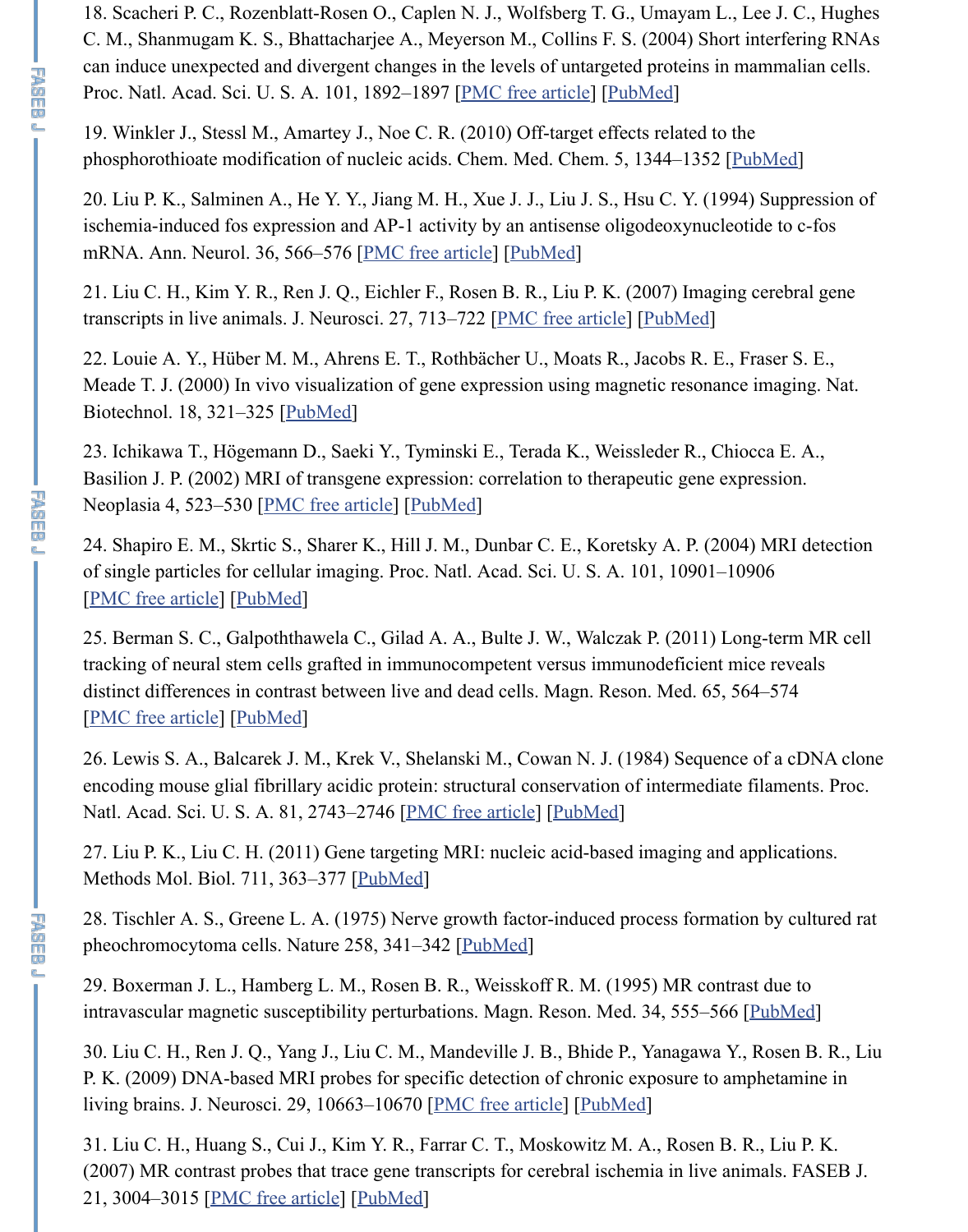$621 - 632$  | PubMed

35. Livak K. J., Schmittgen T. D. (2001) Analysis of relative gene expression data us quantitative PCR and the 2(-Delta Delta C(T)) method. Methods 25, 402–408 [PubM

36. Smith M.V., Miller C. R., Kohn M., Walker N. J., Portier C. J. (2007) Absolute estimation concentrations of amplicon in a real-time RT-PCR process. BMC Bioinformatics 8, 4 [PMC free article] [PubMed]

37. Liu C. H., Ren J. Q., You Z., Yang J., Liu C. M., Uppal R., Liu P. K. (2012) Noni of neural progenitor cells in living brains by MRI. FASEB J. 26, 1652–1662 [PMC fi [PubMed]

38. Nestle[r E. J. \(2](https://www.ncbi.nlm.nih.gov/pubmed/17142808)001) Molecular neurobiology of addiction. Am. J. Addict. 10, 201–

39. McCann U. D., Ridenour A., Shaham Y., Ricaurte G. A. (1994) Serotonin neurotori −)3,4-methylenedioxymethamphetamine (MDMA; "ecstasy"): a controlled study in l Neuropsychopharmacology 10, 129–138 [PubMed]

[40. Frey B. N., An](https://www.ncbi.nlm.nih.gov/pmc/articles/PMC2194744/)[dreazza A](https://www.ncbi.nlm.nih.gov/pubmed/17956631). C., Ceresér K. M., Martins M. R., Petronilho F. C., de S. Tramontina F., Gonçalves C. A., Quevedo J., Kapczinski F. (2006) Evidence of astrogliosis in ratio. hippocampus after d-amphetamine exposure. Prog. Neuropsychopharmacol. Biol. Ps [1234 \[Pub](https://www.ncbi.nlm.nih.gov/pubmed/22198388)Med]

41. Mao L., Wang J. Q. (2001) Gliogenesis in the striatum of the adult rat: alteration progenitor population after psychostimulant exposure. Brain Res. Dev. Brain Res. 13 [PubMed]

42. Beltinger C., Saragovi H. U., Smith R. M., LeSauteur L., Shah N., DeDionisio L. Raible A., Jarett L., Gewirtz A. M. (1995) [Binding](https://www.ncbi.nlm.nih.gov/pubmed/7517677), uptake, and intracellular trafficki phosphorothioate-modified oligodeoxynucleotides. J. Clin. Invest. 95, 1814–1823 [P [PubMed]

43. Ricaurte G., Bryan G., Strauss L., Seiden L., Schuster C. (1985) Hallucinogenic amphetamine selecti[vely dest](https://www.ncbi.nlm.nih.gov/pubmed/16631293)roys brain serotonin nerve terminals. Science 229, 986–988, 1985 [ $Pu$ 

44. Malberg J. E., Seiden L. S. (1998) Small changes in ambient temperature cause la 3,4-methylenedioxymethamphetamine (MDMA)-induced serotonin neurotoxicity and t[emperatu](https://www.ncbi.nlm.nih.gov/pubmed/11557092)re in the rat. J. Neurosci. 18, 5086–5094 [PubMed]

45. Fornai F., Lenzi P., Frenzilli G., Gesi M., Ferrucci M., Lazzeri G., Biagioni F., Ni

「「今頭巾の」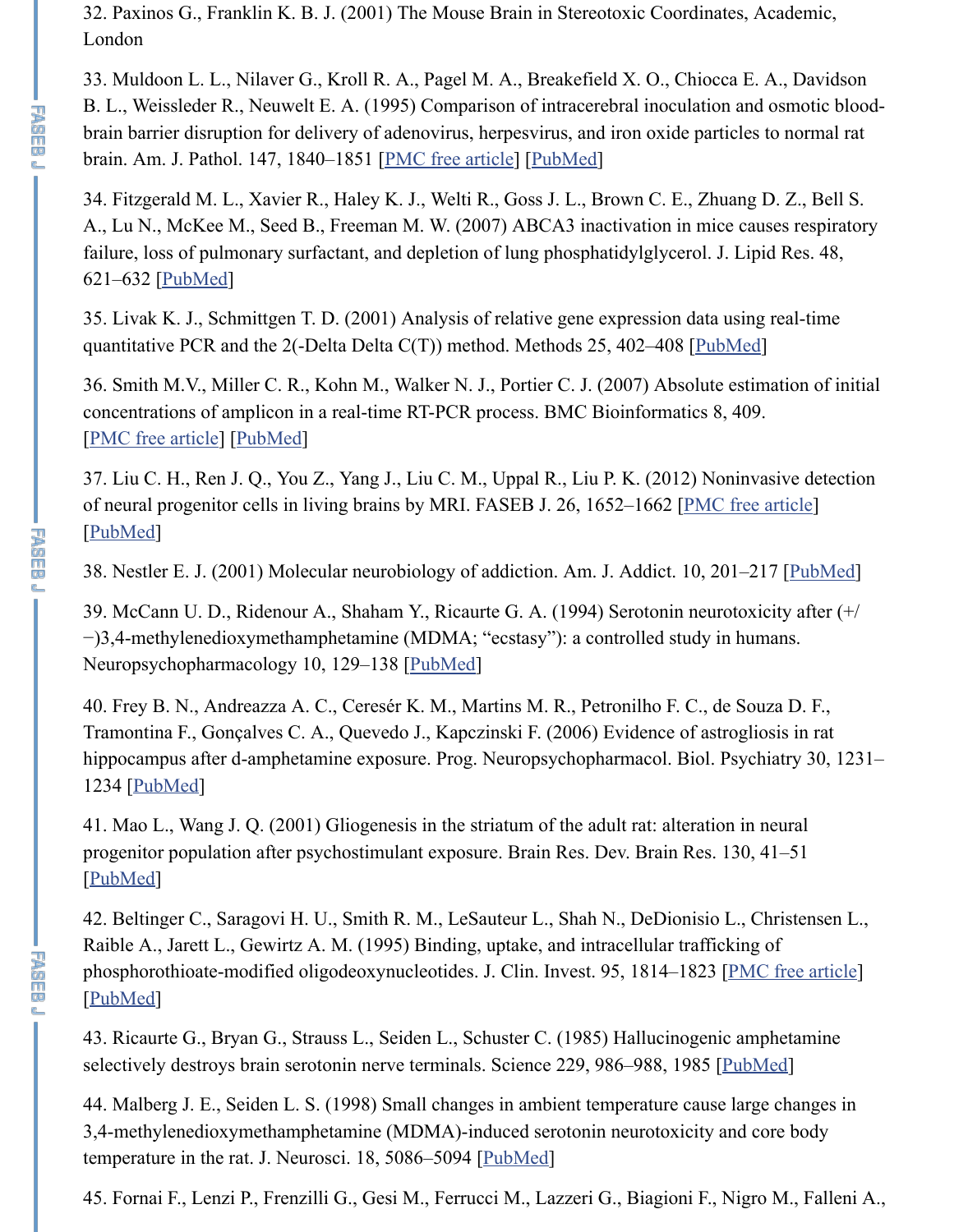48. Peleg-Raibstein D., Knuesel I., Feldon J. (2008) Amphetamine sensitization in ra model of schizophrenia. Behav. Brain Res. 191, 190–201 [PubMed]

49. Narita M., Suzuki M., Kuzumaki N., Miyat[ake M., S](https://www.ncbi.nlm.nih.gov/pubmed/14673567)uzuki T. (2008) Implication astrocytes in the development of drug dependence: differences between methampheta morphine. Ann. N. Y. Acad. Sci. 1141, 96–104 [PubMed]

[50. Huang](https://www.ncbi.nlm.nih.gov/pubmed/16188404) Y. N., Wu C. H., Lin T. C., Wang J. Y. (2009) Methamphetamine induces expression in cortical neurons and glia to prevent its toxicity. Toxicol. Appl. Pharmac [PubMed]

[51. Rollan](https://www.ncbi.nlm.nih.gov/pubmed/20946118)d B., Le Prince G., Fages C., Nunez J., Tardy M. (1990) GFAP turnover du proliferation and differentiation. Brain Res. Dev. Brain Res. 56, 144–149 [PubMed]

52. Sharova L. V., Sharov A. A., Nedorezov T., Piao Y., S[haik N., K](https://www.ncbi.nlm.nih.gov/pubmed/18486243)o M. S. (2009) D mRNA half-life of 19,977 genes obtained by DNA microarray analysis of pluripotent differentiating mouse embryonic stem cells. DNA Res.  $16, 45-58$  [PMC free article]

1249年の「四、七

**下降的问题** 

53. Koffie R. M., Farrar C. T., Saidi L. J., William C. M., Hyman B. T., Spires-Jones Nanoparticles enhance brain delivery of blood-brain barrier-impermeable probes for magnetic resonance imaging. Proc. Natl. Acad. Sci. U. S. A. 108, 18837–18842 [PM [\[PubMed](https://www.ncbi.nlm.nih.gov/pubmed/19576919)]

54. Liu C. H., You Z., Ren J., Kim Y. R., Eikermann-Haerter K., Liu P. K. (2008) No of gene targeting probes to live brains for transcription MRI. FASEB J. 22, 1193-1203 [PMC free article] [PubMed]

55. Shi N., Boado R. J., Pardridge W. M. (2000) Antisense imaging of gene expression vivo. Proc. Natl. Acad. Sci. U. S. A. 97, 14709–14714 [PMC free article] [\[PubMed\]](https://www.ncbi.nlm.nih.gov/pmc/articles/PMC2644350/)

56. Shi N., Zhang Y., Zhu C., Boado R. J., Pardridge W. M. (2001) Brain-specific exp exogenous gene after i.v. administration. Proc. Natl. Acad. Sci. U. S. A. 98, 12754-1 [PMC free article] [PubMed]

[57. Lee J.](https://www.ncbi.nlm.nih.gov/pubmed/22065785) H., Durand R., Gradinaru V., Zhang F., Goshen I., Kim D. S., Fenno L. E., Deisseroth K. (2010) Global and local fMRI signals driven by neurons defined optog and wiring. Nature 465, 788–792 [PMC free article] [PubMed]

[58. Shapiro E. M.](https://www.ncbi.nlm.nih.gov/pmc/articles/PMC2648863/), [Skrtic S.,](https://www.ncbi.nlm.nih.gov/pubmed/18029447) Koretsky A. P. (2005) Sizing it up: cellular MRI using n oxide particles. Magn. Reson. Med. 53, 329–338 [PubMed]